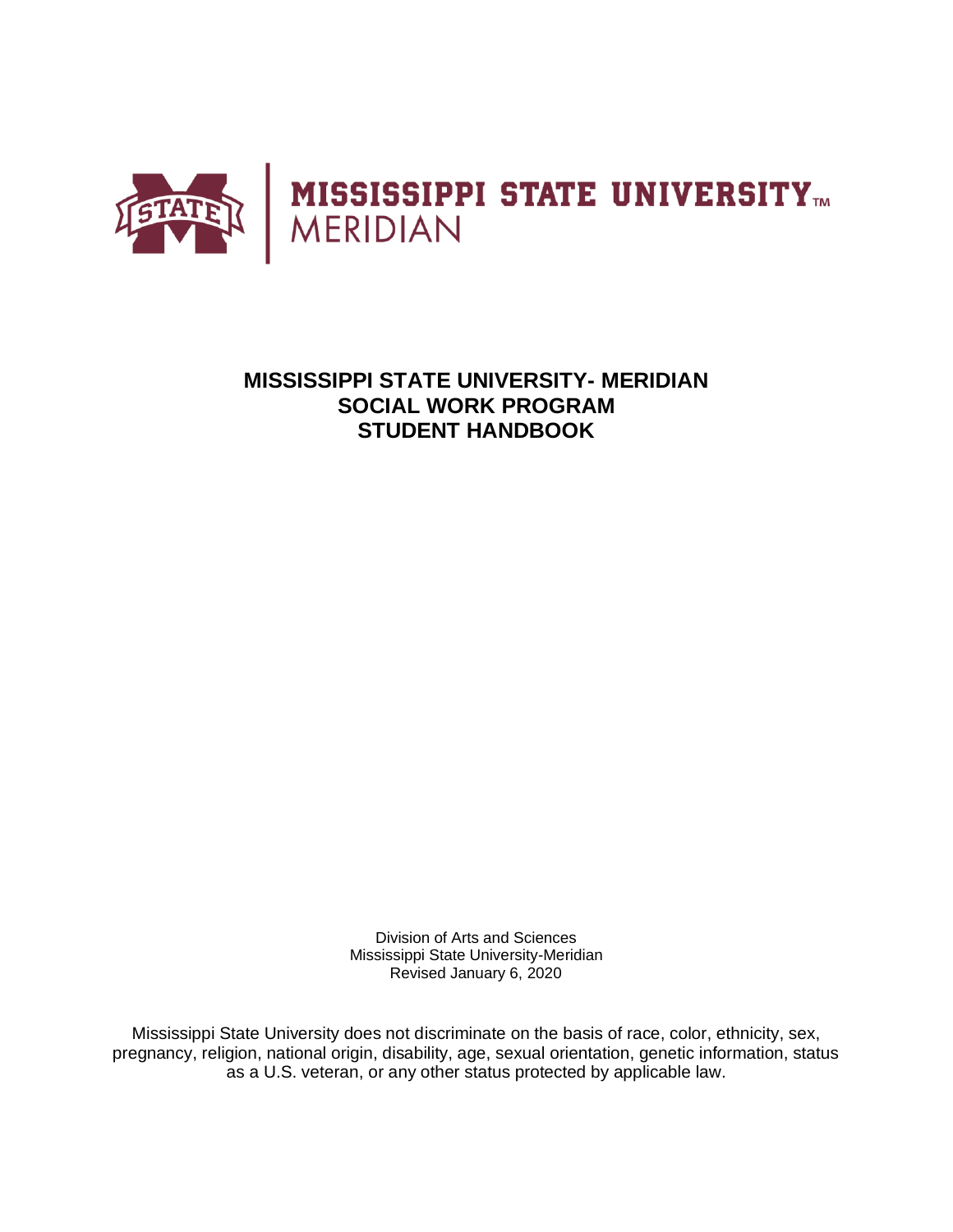| Social Work Faculty and Program/Course Evaluated by Students22 |  |
|----------------------------------------------------------------|--|
|                                                                |  |
|                                                                |  |
|                                                                |  |
|                                                                |  |
|                                                                |  |
|                                                                |  |
|                                                                |  |
|                                                                |  |
|                                                                |  |

# **Table of Contents**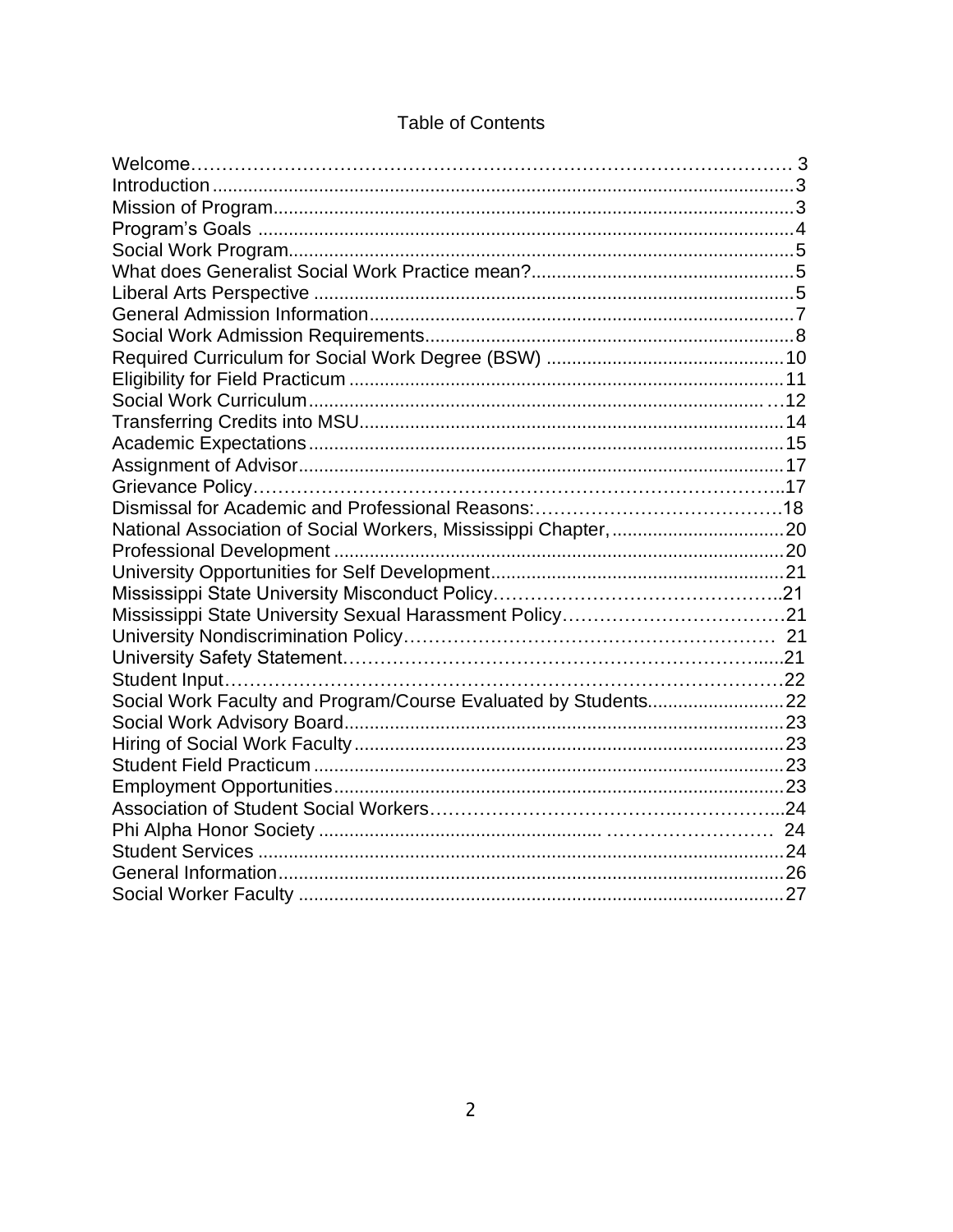## **Welcome**

If you have the ability to value people and draw them into their own strength and power, their heritage and diversity, their innate dignity even in despair, and if you have the tenacity to help them and their neighbors achieve their highest potential, then welcome into our profession.

#### -Anonymous

#### <span id="page-2-0"></span>**Introduction**

The mission, policies and procedures in this handbook are subordinate to and may be superseded by the policies and procedures of Mississippi State University and the College of Arts and Sciences.

This handbook provides an overview of the Social Work Program at Mississippi State University-Meridian. Information which, at the time of preparation for printing, most accurately described the courses, curricula, policies, procedures, regulations and requirements of the Mississippi State University-Meridian Social Work Program. Mississippi State University-Meridian Social Work Program reserves the right to delete, substitute for, change, or supplement any statement in this manual without prior notice.

Program rules, regulations, and procedures are included in this handbook. Social Work majors are bound by the principles herein described.

## <span id="page-2-1"></span>**Mission of Social Work Program**

The purpose of the social work profession is to promote human and community wellbeing. Guided by a person-in-environment framework, a global perspective, respect for human diversity, and knowledge based on scientific inquiry, the purpose of social work is actualized through its quest for social and economic justice, the prevention of conditions that limit human rights, the elimination of poverty, and the enhancement of the quality of life for all persons, locally and globally (CSWE 2015).

#### **Mission**

Our program's purpose and mission are inextricably related to the purpose and mission of the University, the College of Arts and Sciences, and the Meridian Campus. The mission statements of the University, College of Arts and Sciences, Meridian Campus Social Work Program, and the purpose of the Social Work profession reflect a strong commitment to students, community and service to society.

With the liberal arts as our foundation, the **mission** of the Social Work Program Mississippi State University-Meridian is to prepare BSW graduates to engage in entry– level generalist social work practice to competently and effectively work with individuals, families, groups, communities, and organizations within a multicultural society and to continue their formal education in social work or graduate discipline.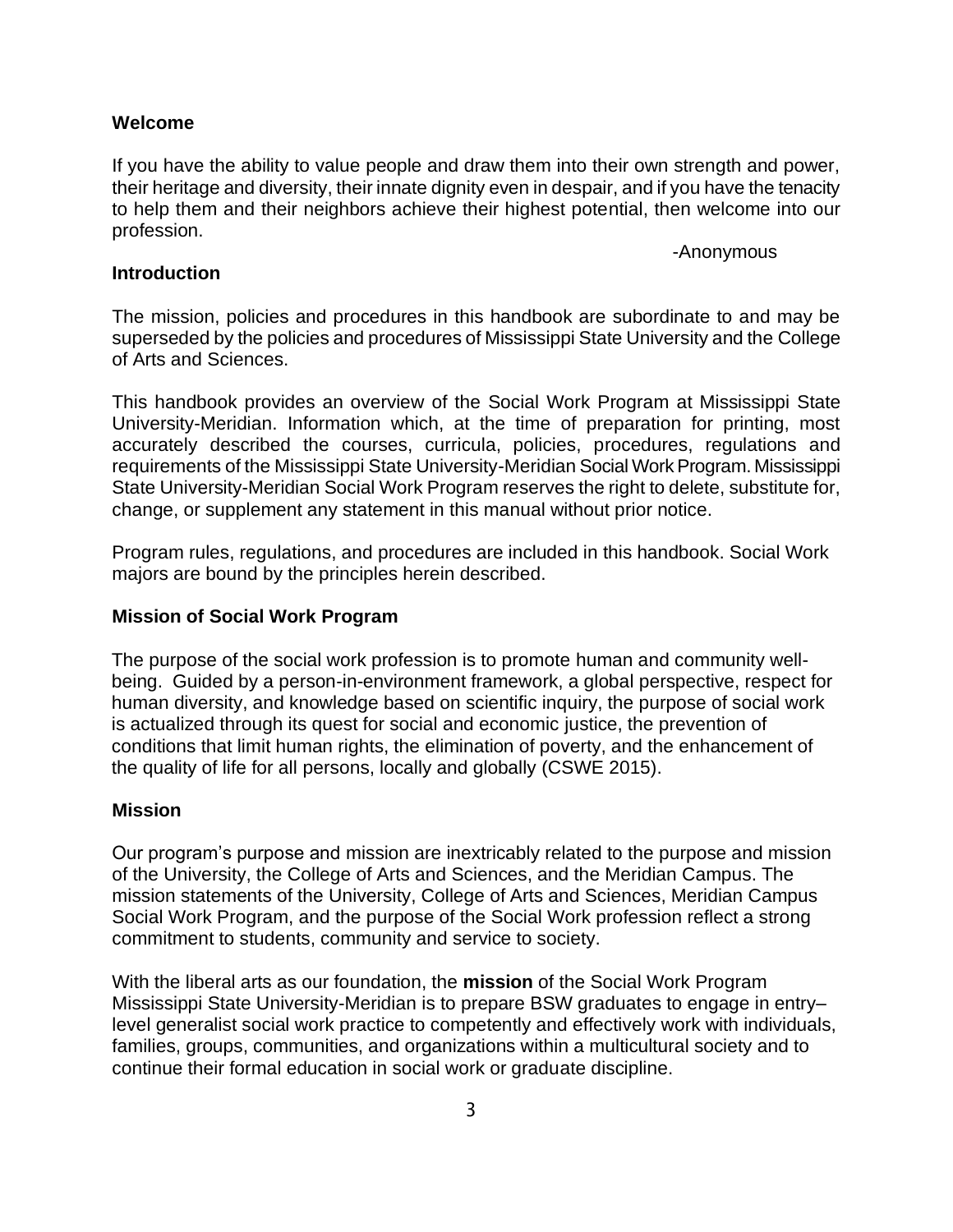It is the **vision** of the Program that students will diligently work toward the achievement of civil rights for all populations, including the impoverished, underserved, undereducated, disenfranchised, and biopsychosocially vulnerable. The Program further expects students to become trustworthy, dedicated leaders in social service delivery through professional expertise, evidence informed practices, and systematic advocacy.

As such, it is our *goal* that upon completion of the Program, students are prepared to:

- 1. Practice according to the principles, values, and ethics that guide the social work profession. (Competencies 1 & 2)
- 2. Influence social policies with the goal of alleviating poverty, oppression, and social injustice as well as advocating for human rights. (Core Competencies 2, 3, 5, 6, 7, 8 & 9)
- 3. Provide communities with professional social work services in a manner that reflects a commitment to the historic mission of social work and empower communities to address issues of social and economic injustice. (Competencies 1, 3, 6, 7, 8 & 9)
- 4. Identify and affect the bio-psycho-social, spiritual, and cultural functioning of people. (Competencies 6, 7, 8 & 9)
- 5. Engage in research-informed entry-level generalist social work practice with individuals, families, groups, communities and organizations within a diverse and multicultural society. (Competency 4)

# **Social Work Competencies**

- 1. Demonstrate Ethical and Professional Behavior
- 2. Engage Diversity and Difference in Practice
- 3. Advance Human Rights and Social, Economic, and Environmental Justice
- 4. Engage in Practice-informed Research and Research-informed Practice
- 5. Engage in Policy Practice
- 6. Engage with Individuals, Families, Groups, Organizations, and Communities
- 7. Assess Individuals, Families, Groups, Organizations, and Communities
- 8. Intervene with Individuals, Families, Groups, Organizations, and Communities
- 9. Evaluate Practice with Individuals, Families, Groups, Organizations, and **Communities**

<span id="page-3-0"></span>Adapted with permission of the Council on Social Work Education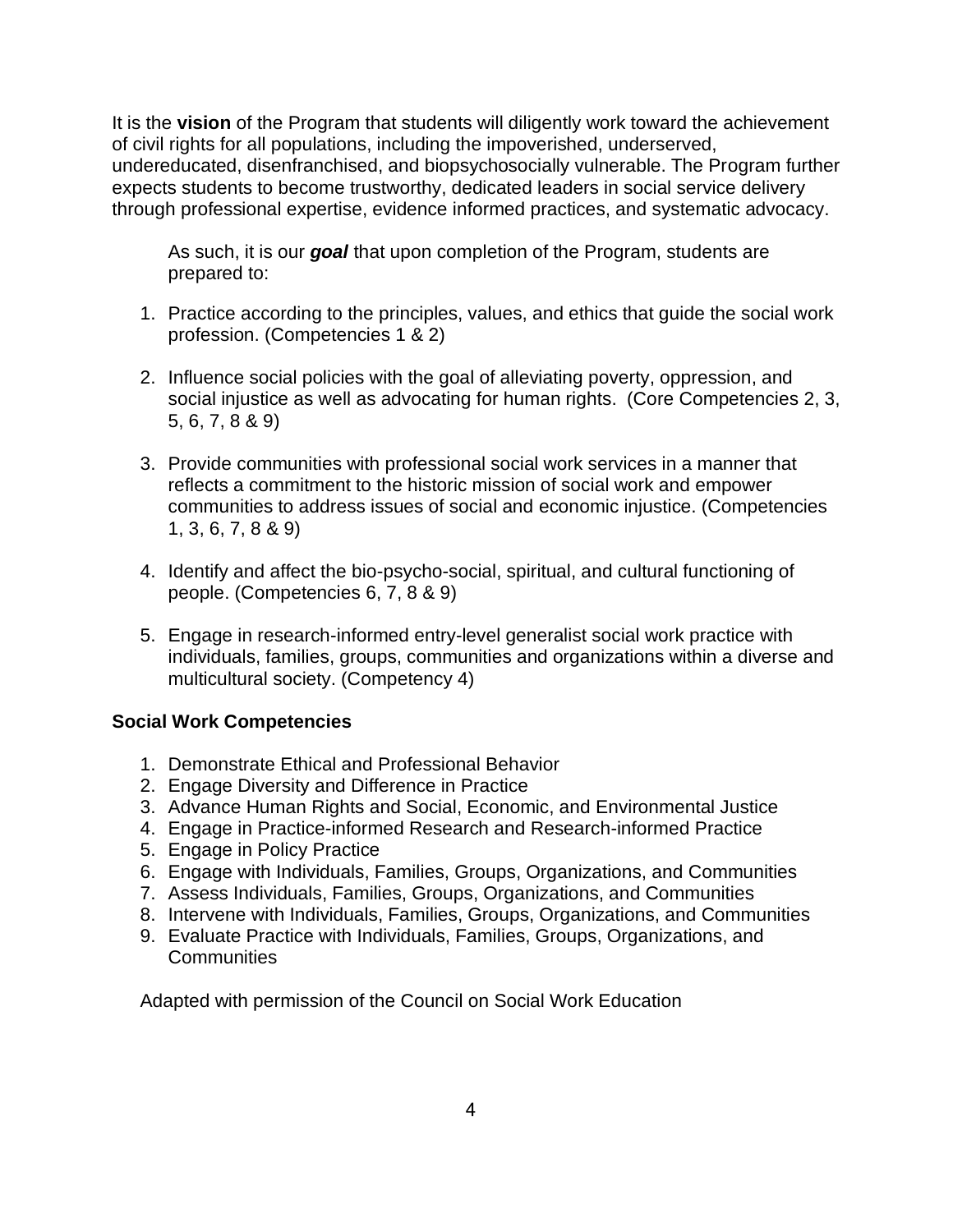#### **Social Work Program**

The Social Work Program at Mississippi State University Meridian accreditation was reaffirmed by the Council on Social Work Education until 2021. The profession of social work, as the entry level professional degree, recognizes the Bachelor of Social Work (BSW) degree. The BSW graduate is prepared to address the diverse needs of individuals, families, small groups, communities, and organizations; to work with a wide range of systems and with appropriate supervision; and can practice effectively with individuals and collectives from diverse cultural, ethnic, and racial backgrounds to promote social and economic justice for their client systems. Students, prior to graduation, are instructed on the social work licensure application process necessary to practice in the states of Mississippi and Alabama. Social work students are eligible to take the scheduled licensing examination during their last semester of course work if their course load does not exceed fifteen (15) semester hours. The Social Work Program offers an exam review workshop for social work students and graduates prior to the licensure examination.

# <span id="page-4-0"></span>**What does Generalist Social Work Practice mean?**

The definition of generalist practice is as follows:

Generalist practice is grounded in the liberal arts and the person-in-environment framework. To promote human and social well-being, generalist practitioners use a range of prevention and intervention methods in their practice with diverse individuals, families, groups, organizations, and communities based on scientific inquiry and best practices. The generalist practitioner identifies with the social work profession and applies ethical principles and critical thinking in practice at the micro, mezzo, and macro levels. Generalist practitioners engage diversity in their practice and advocate for human rights and social and economic justice. They recognize, support, and build on the strengths and resiliency of all human beings. They engage in research-informed practice and are proactive in responding to the impact of context on professional practice. (CSWE EPAS 2015). *Adapted with permission of the Council on Social Work Education*

## <span id="page-4-1"></span>**Liberal Arts Perspective**

The Social Work Program integrates a liberal arts perspective into the social work curriculum. This liberal arts perspective enhances the person-in-environment focus of Generalist Social Work practice. Mississippi State University-Meridian Campus, an Upper Division University, offers courses (face to face) equivalent to the third and fourth years. The Social Work Program does accept course credit through transfer (up to 62 hours) from other accredited universities and colleges.

|                             | <b>Freshman Year</b> |                             |   |
|-----------------------------|----------------------|-----------------------------|---|
| <b>First Semester</b>       |                      | <b>Second Semester</b>      |   |
| EN 1103 English Composition | 3                    | EN 1113 English Composition | 3 |
| FL 1114 Elem. Foreign Lang  | 3                    | FL 1124 Elem. Foreign Lang  | 3 |
| MA 1313 College Algebra     | 3                    | <b>Biology Sciences/Lab</b> | 3 |
| SO 1003 Intro. to Sociology | 3                    | Fine Arts Core              | 3 |
| PS 1113 American Government | 3                    | PSY 1013 General Psychology | 3 |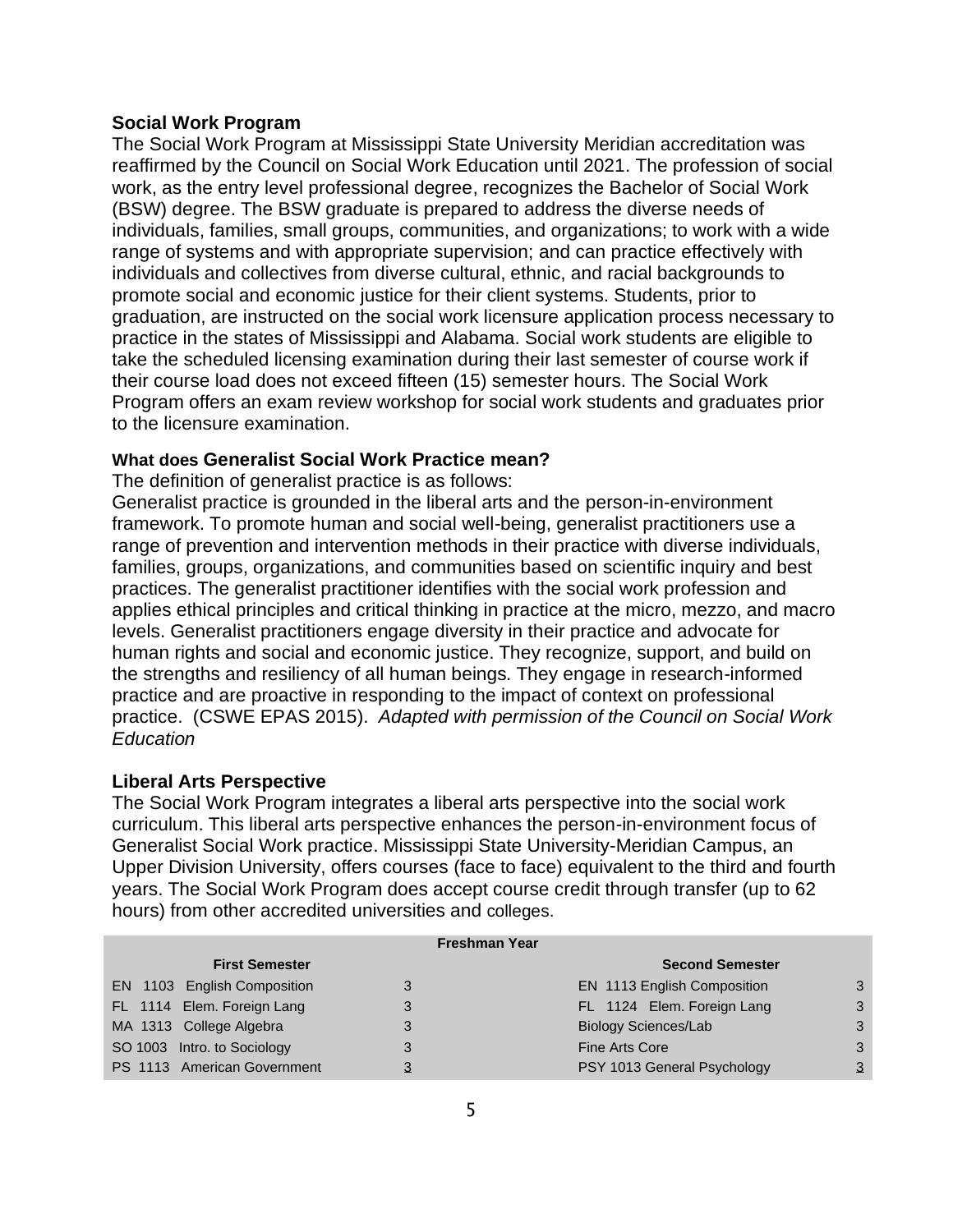| <b>Total Credit Hours</b>                                                                      | 15             | <b>Total Credit Hours</b>    | 15             |  |  |  |  |
|------------------------------------------------------------------------------------------------|----------------|------------------------------|----------------|--|--|--|--|
|                                                                                                |                | <b>Sophomore Year</b>        |                |  |  |  |  |
| <b>First Semester</b>                                                                          |                | <b>Second Semester</b>       |                |  |  |  |  |
| EC 2113 Principle of Eco. I                                                                    | 3              | BIO 1004 Anatomy & Phys./Lab | $\overline{4}$ |  |  |  |  |
| Literature Core                                                                                | 3              | <b>History Core</b>          | 3              |  |  |  |  |
| PH 1013 Physical Sci./Lab PH 1011                                                              | $\overline{4}$ | CO 1003 Fund. of Pub. Speech | 3              |  |  |  |  |
| CS 1013 Basic Computer Concepts                                                                | 3              | <b>Humanities Elective</b>   | 3              |  |  |  |  |
| <b>Total Credit Hours</b>                                                                      | 13             | <b>Total Credit Hours</b>    | 13             |  |  |  |  |
| ** Shaded area indicates 56 semester university/college transfer hours approved for BSW degree |                |                              |                |  |  |  |  |

#### *Critical Thinking*

The profession of social work demands competent writing and speech skills. Successful completion of these requirements-English Composition I, English Composition II, and Fundamentals of Public Speech -is vital to successful pursuit of the major. The required Introduction to Philosophy course is extremely important because the social work curriculum examines a wide spectrum of philosophies, ethics, and values systems that are relevant to the profession. The capstone course, SW 4713 Senior Seminar, is not intended to fulfill the foundation requirement. It not only supports and extends learning through review of writing skills in practice, as well as research writing skills, but also meets the University's senior level writing requirement.

#### *Historical Consciousness*

The required courses in humanities such as world history, literature, and religion are important for understanding the emergence of professional social work and its antecedents. The evolution of historic values, ideas, and events has directly shaped the nature of our profession. History has recorded the evolution of the social, religious, cultural, economic, and political foundations of our society. Literature promotes critical appraisals of various forms of writing which help to record the social ills addressed by the larger environments over time. History and literature are especially relevant for social work course contents in the areas of philosophy, human behavior, practice, diverse populations, and the ethnology of social welfare policy.

#### *Scientific Methods*

Mastery of this core requirement, with its emphasis on developing systematized knowledge gained from observation, study, and experimentation (when possible), promotes understanding of the physiology of human development and increases the student's ability to understand the physical and environmental context of psycho-social functioning. This core helps the student understand the social work curriculum in all content areas.

#### *Art Appreciation*

Art and the study of esthetics are vital for social work practice. Critical sensitivity to tactile, visual, and auditory environments has implications for many parts of the social work curriculum. Art and art forms enhance the cultural heritage of people. The visual and auditory environments at social service agencies directly influence client dynamics and perception of services.

#### *Numerical Literacy*

Many social welfare policy and service decisions are based on mathematical and statistical research. This core enhances the student's knowledge of the quantitative aspect of social problems; assists the student in evaluating social welfare policies and delivery systems; enhances the student's abilities to understand, design, and evaluate research; and enhances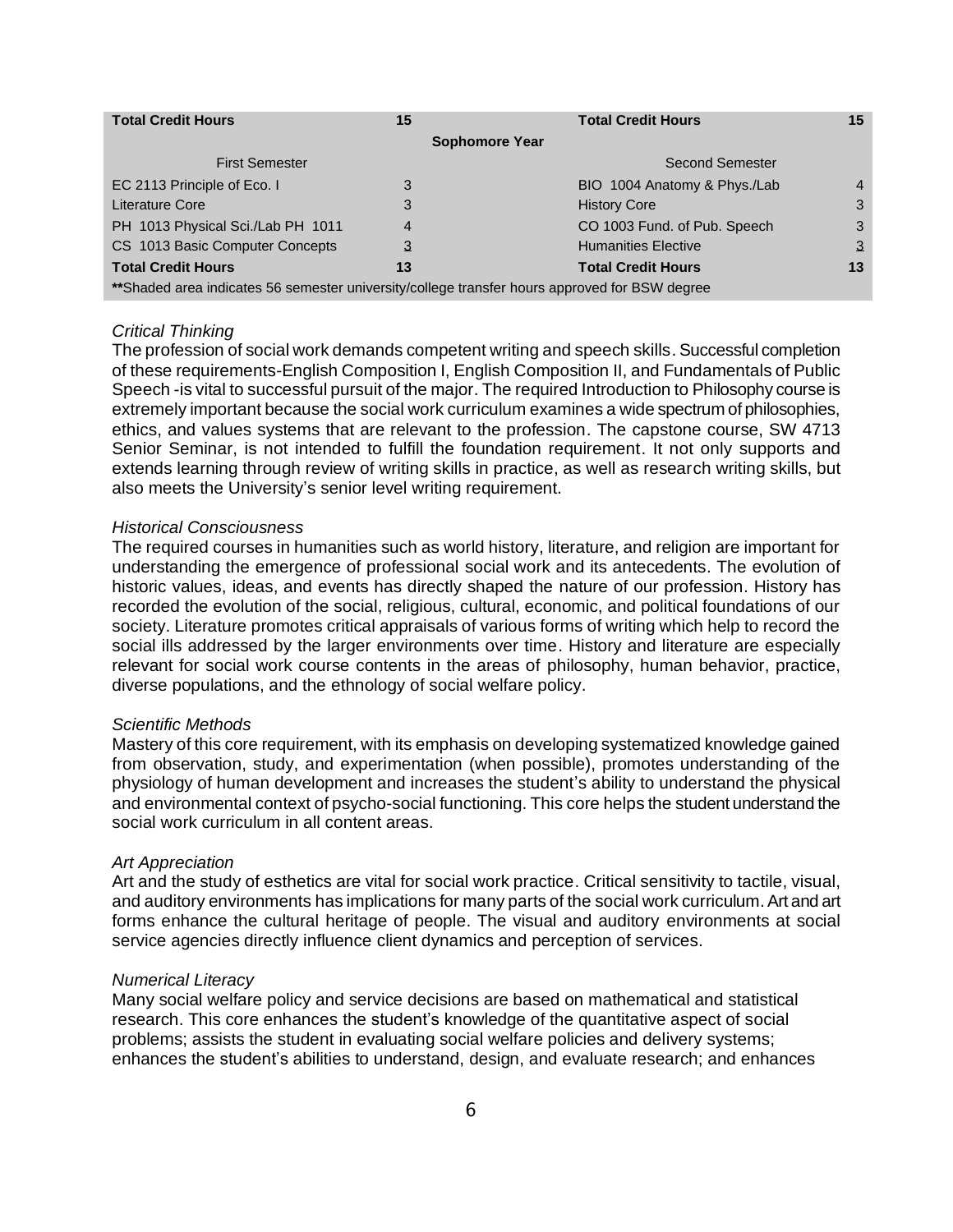the student's abilities to assist clients with resource management.

#### *Social Inquiry*

The systematic and disciplined study of social institutions provides a frame of reference to explore social problems and social conditions encountered by various populations-at-risk; to examine theories, fields, and methods relating to the human's biological and cultural development; and to introduce the study of human behavior to include motivation, conflict, learning, thinking, perception, intelligence, and social influences. This core exposes the student to a wide variety of people from many cultures and ethnic heritages and studies economic relationships such as free enterprise principles, policies, institutions, national employment, and government finances. Social sciences strengthen the student's understanding and preparation for further studies in the area of practice and build a foundation for practice with larger systems which address social and economic justice.

#### *Cross-Cultural Understanding*

Social workers practice with people from many cultures and ethnic heritages. The exposure to cultural understanding is integral to much of the Program's course work because of the profession's and Program's commitment to cultural diversity and social and economic justice for oppressed peoples.

#### *Political Science*

These courses develop the student's understanding of the nature and function of government. The foundation for further study in the areas of social and economic justice, populations-at-risk, human behavior in the social environment, social welfare policy and services, social work practice, and research is provided by this course.

#### *Computer Literacy*

This course provides students with an understanding of the basic concept of computing using large-scale and microcomputers that is integral to contemporary social work practice. The basic computer course also enhances the student's documentation and research skills, which are integral components of contemporary social work practice.

#### *Proficiency in Foreign Languages*

The proficiency in additional languages will improve the practice abilities and cross-cultural sensitivities of the beginning practitioner by providing an opportunity to explore different cultures and to enhance communication skills to meet the needs of diverse client populations.

#### <span id="page-6-0"></span>**General Admission Information**

Admission into the Social Work Program is a mutual process. The student must have the desire, potential ability, and adequate preparation, and the faculty must approve the student for admission through an equitable and reasoned admission process. Admission into the program is a privilege extended to the student by the Program faculty and the University.

The purpose of the admission criteria and academic guidelines is twofold: to allow the student the opportunity to examine motivation and interest in social work as a career; and to assist faculty to assess the strengths and weaknesses of prospective students so that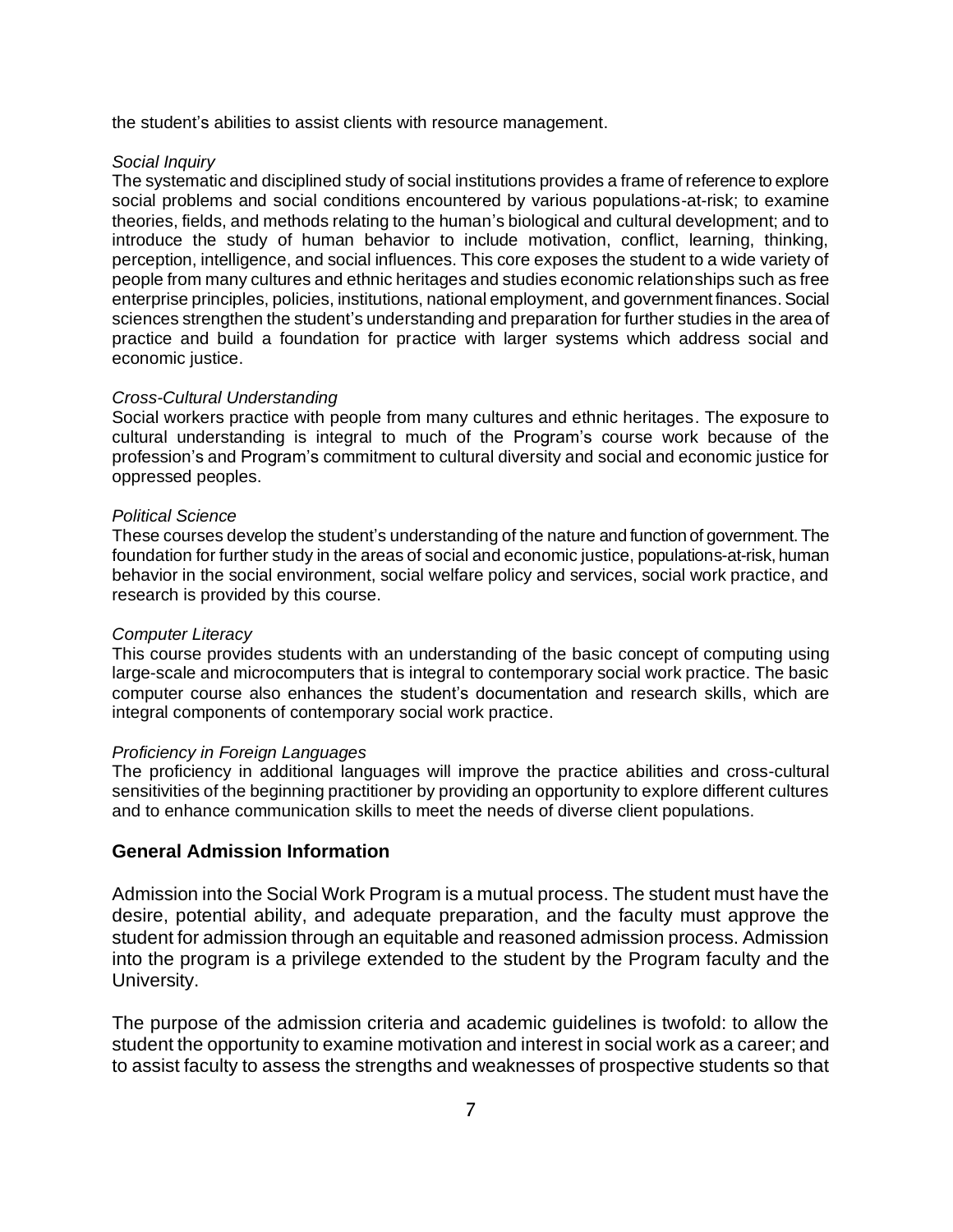appropriate advisement can occur early in the educational process.

# <span id="page-7-0"></span>**Social Work Admission Requirements**

Mississippi State University encourages each student to declare a major. Application forms may be obtained by contacting a Social Work faculty advisor. Although students may informally declare Social Work as a major, there is a two-level formal admission process for all potential Social Work majors for admission into the Social Work Program and admission for the Field Practicum. *Social Work majors may repeat a Social Work core course only once during their academic career.*

# **When to apply?**

Students may formally apply for admission to the Program after having completed fortyfive semester hours of foundation courses, ancillary courses, and at least two introductory social work courses with a minimum grade of B; and twenty learning service hours.

# **Admission into the Major**

Although students may enroll in social work as their major, there is a formal admission process into the Social Work Program. Criteria for admission into the program include:

- 1. Cumulative GPA of 2.0
- 2. Completion of the following liberal arts requirements:
	- English Composition I and II
		- College Algebra
		- Introduction to Sociology
		- American Government
		- General Psychology
		- Anatomy & Physiology
		- Principles of Economics
		- Fundamentals of Public Speech
		- **Basic Computer Concepts & Applications**
		- Social Work with At-Risk Populations
	- 3. Completion of a minimum of two of the following social work courses with a grade of "B" or higher
		- SW 3003 Social Work with At-Risk Populations

SW 2313 Introduction to Social Work (including 20 hours of volunteer/servicelearning hours. (**Students must have a minimum grade of B in SW 2313)** SW 2303 Social Welfare Policy I

SW 3013 Human Behavior in the Social Environment I

- 4. Completion of Application for Admission to the Social Work Program
- 5. Students must submit three reference letters on provided forms
- 6. Completion of a fingerprint Criminal History Record Information, Child Abuse/Neglect and Sex Offender Registry checks.
- 7. Participate in a personal interview with Social Work Program Admissions Committee

# **Criteria for Admission to the Social Work Program**

The program has written policies and procedures for formal admission to the Social Work Program. Once the completed student application is received, reviewed, and approved for the interview process by the Program Director; the Program Director then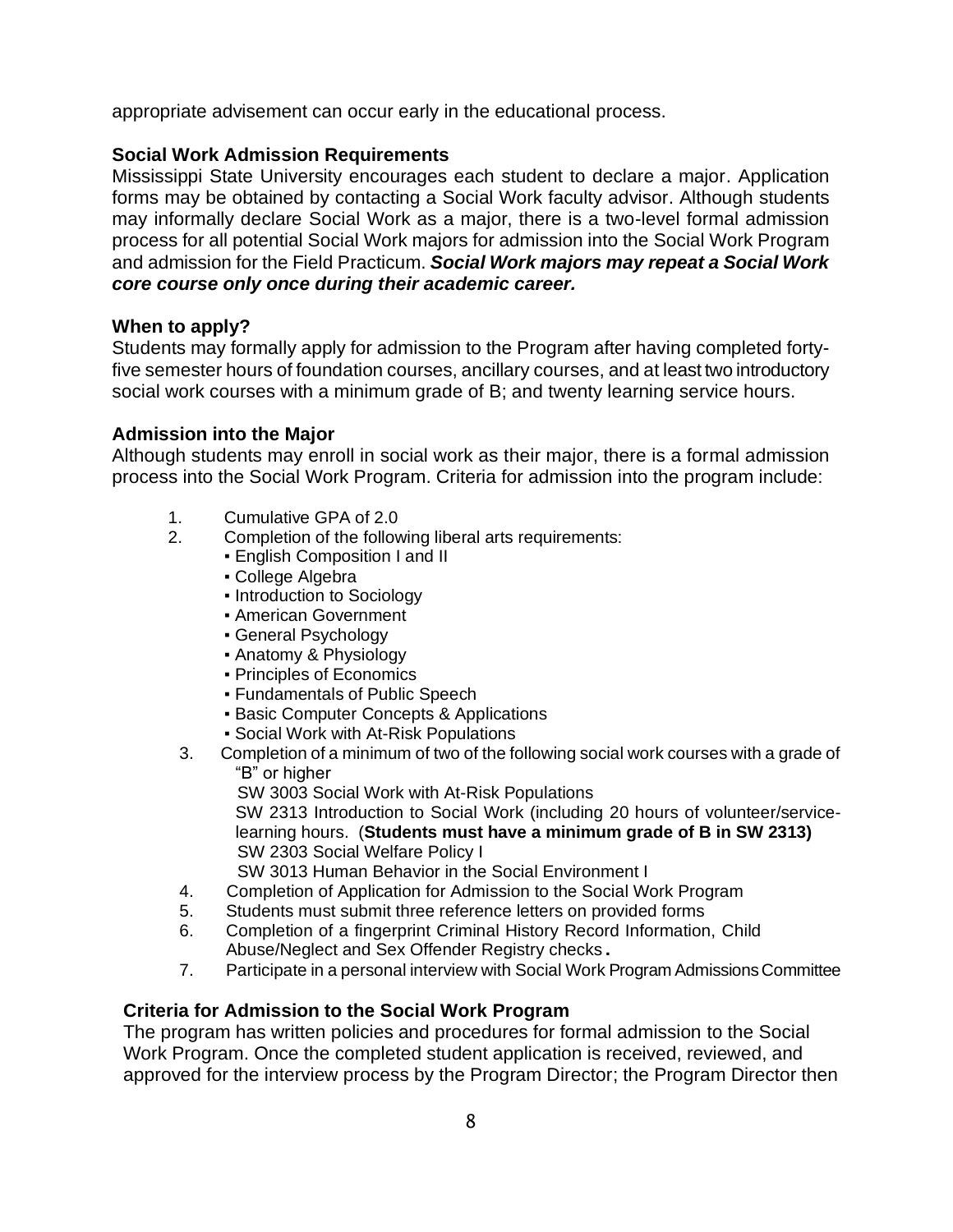schedules the student admission interviews for one week after final exams and sends a notification letter, including day, date, and time of interview to students for them to come to campus and complete the interview process, via Mississippi State University official student email account and admission committee members via official email account.

Committee members and students are asked to sign a statement of confidentiality prior to the interview process. This is the first of 2 steps in the admission process. This first step ensures that students have completed the core academic requirements and have successfully completed a minimum of two social work courses with a grade of "B" or higher.

Prior to the interview and as part of the admission process, the student is asked to analyze a case scenario. Answers to specific questions pertaining to values and ethics, diversity and culture, knowledge, client strengths, areas of concern, and appropriate steps of action are sought. The student's written response to the case scenario, a copy of the student's completed application and their letters of recommendation, and verification of 20 learning service hours is shared with the admissions committee. The student meets with the admission committee, answers questions committee members may have regarding their case scenario responses, explains their statement of purpose, elaborates on reasons for entering the Social Work Program, and shares their plans for a professional career.

Committee recommendations and additional feedback are written on the Interview and Assessment Guide, dated, signed by all members, and given to the Program Director. The committee is asked to either "Recommend" or "Recommend with Reservations" to the Program. In an effort to establish an equal, fair, and just admission process, the Social Work Faculty have established two lines of review. The first line of review is the interviewing team. The second line of review is the Program Director or, in his/her absence, the Director of Field Education.

#### **Process for Notifying Applicants**

Within two weeks of the interview, the student is sent a notification letter via MSU official student email account regarding the student's acceptance into the Program. If the student is accepted with reservations, a meeting is scheduled with the Program Director to discuss the reason(s) for reservations and to discuss education alternatives. Students must be admitted to the Social Work Program before enrolling in further Social Work courses.

#### **Felony Record**

*Applicants to the program will be asked at the time of admission if they have ever been arrested, charged, or convicted of a felony. If the application indicated that he or she has been convicted of a felony, the applicant will be asked to supply documentation on the nature of the offense and its disposition. If admitted to the program, conditions may be placed on that person, such as restrictions on the choice of field placement.*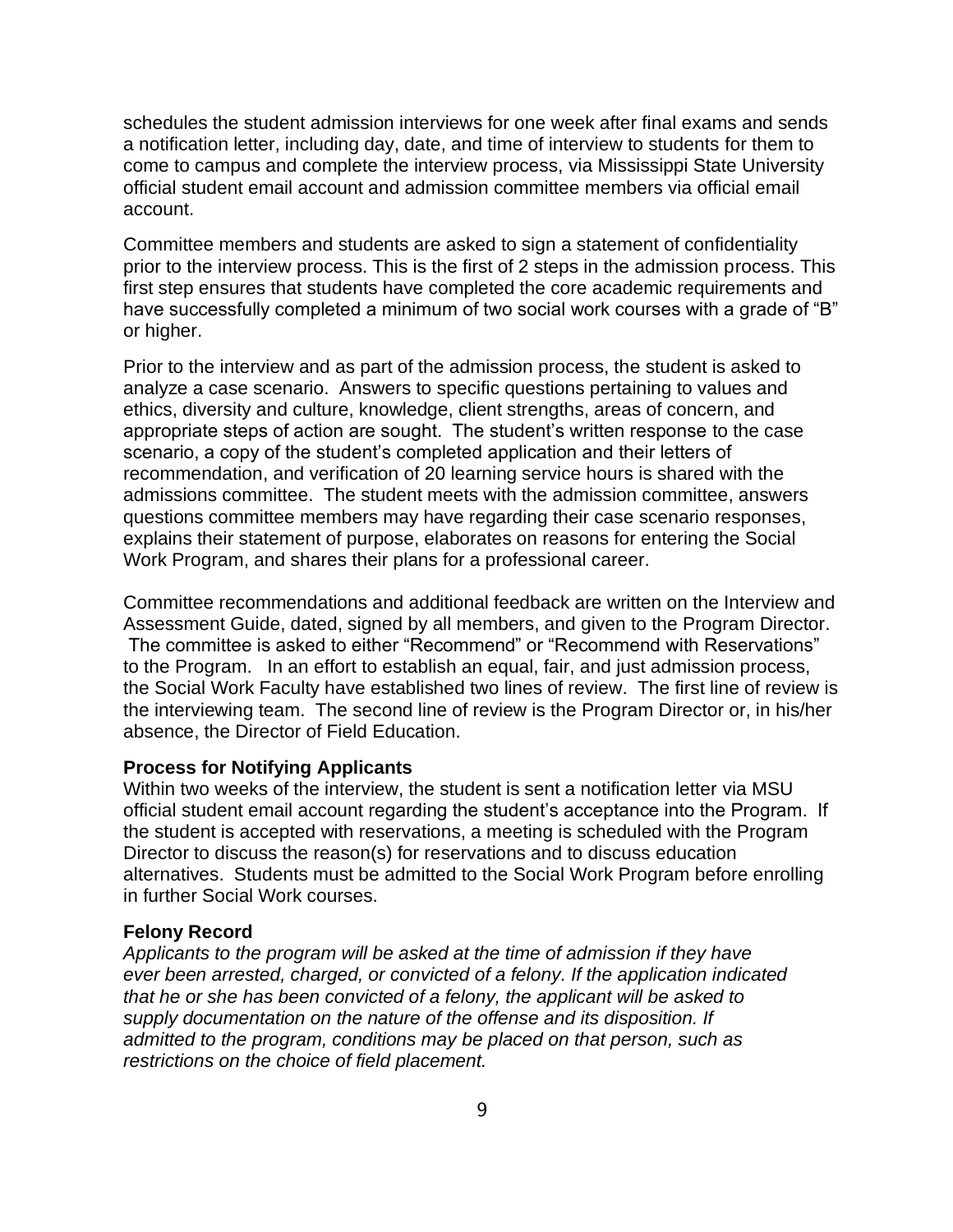*Applicants are further advised that some state boards of examiners, including Mississippi, may refuse to issue a license to any person who has been convicted in this or another state of a felony.*

Based on the information provided, the Admission Committee will consider the nature of the offense, disposition, rehabilitation efforts and other relevant information to make an admission decision. The committee can make the following choices: Recommend, Recommend with Reservations or Deny Admission.

Once admitted to the Program, *students must notify the Program if they are arrested, charged, or convicted of a felony***.** The student is also required to provide relevant documentation as to the nature of the offense and its disposition. Once the Program is notified, a formal counseling-in process will be implemented to review the nature of the felony, disposition, rehabilitation plans, and other relevant information. Based upon the review process a student can be terminated from the program, allowed to continue with conditions, or to continue without conditions. Students may automatically be denied admission, or if enrolled, be dismissed from the program, if that person has not been truthful or has provided inaccurate information in the application concerning felony convictions or after admission to the Program fails to notify the Program regarding the felony conviction.

#### <span id="page-9-0"></span>**Required Curriculum for Social Work Degree (BSW)**

The required curriculum for Social Work is sequenced and completed as scheduled below. *Academic credit for life experience and previous work experience will not be given, in whole or in part, in lieu of the field practicum or of the courses in the professional foundation areas, specifically, Social Work Practice I, II, and III*. With declaration of the Social Work major, all students are assigned a Social Work faculty advisor.

|                                                     |                         | <b>Junior Year</b>                |    |
|-----------------------------------------------------|-------------------------|-----------------------------------|----|
| <b>Fall Semester</b>                                |                         | <b>Spring Semester</b>            |    |
| SW 2313 Intro. to Social Work                       | 3                       | <b>Philosophy Core</b>            | 3  |
| SW 3003 SW At-Risk Populations                      | 3                       | SW 2323 Social Welfare Policy II  | 3  |
| ST 3113 Intro, to Statistical Inference             | 3                       | SW 3213 Intro. to Social Research | 3  |
| SW 2303 Social Welfare Policy I                     | 3                       | SW 3513 Social Work Practice I    | 3  |
| SW 3013 Human Behavior and the                      |                         | SW 3023 Human Behavior in the     |    |
| Social Environment I                                | $\overline{3}$          | Social Environment II             | 3  |
| <b>Total Credit Hours</b>                           | 15                      | SW 4613 Child Welfare Services    | 3  |
|                                                     |                         | <b>Total Credit Hours</b>         | 18 |
|                                                     |                         | <b>Summer Semester</b>            |    |
| <b>Social Work Elective</b>                         | 3                       |                                   |    |
| Humanities Elective*                                | 3                       |                                   |    |
| Humanities Elective*                                | $\overline{\mathbf{3}}$ |                                   |    |
| <b>Total Credit Hours</b>                           | 9                       |                                   |    |
|                                                     |                         | <b>Senior Year</b>                |    |
| <b>Fall Semester</b>                                |                         | <b>Spring Semester</b>            |    |
| SW 3523 Social Work Practice II                     | 3                       | SW 4916 Field Practicum/Sem.      | 6  |
| SW 3533 Social Work w/Communities & Orgs            | 3                       | SW 4926 Field Practicum/Sem.      | 6  |
| <b>Anthropology Core</b>                            | 3                       | <b>Total Credit Hours</b>         | 12 |
| SW 4713 Senior Seminar                              | 3                       |                                   |    |
| <b>General Elective</b>                             | $\overline{2}$          |                                   |    |
| <b>Total Credit Hours</b>                           | 14                      |                                   |    |
|                                                     |                         |                                   |    |
| <b>Total Number Credit Hours for BSW Degree 124</b> |                         |                                   |    |
| *Courses 3000/4000 level approved by advisor        |                         |                                   |    |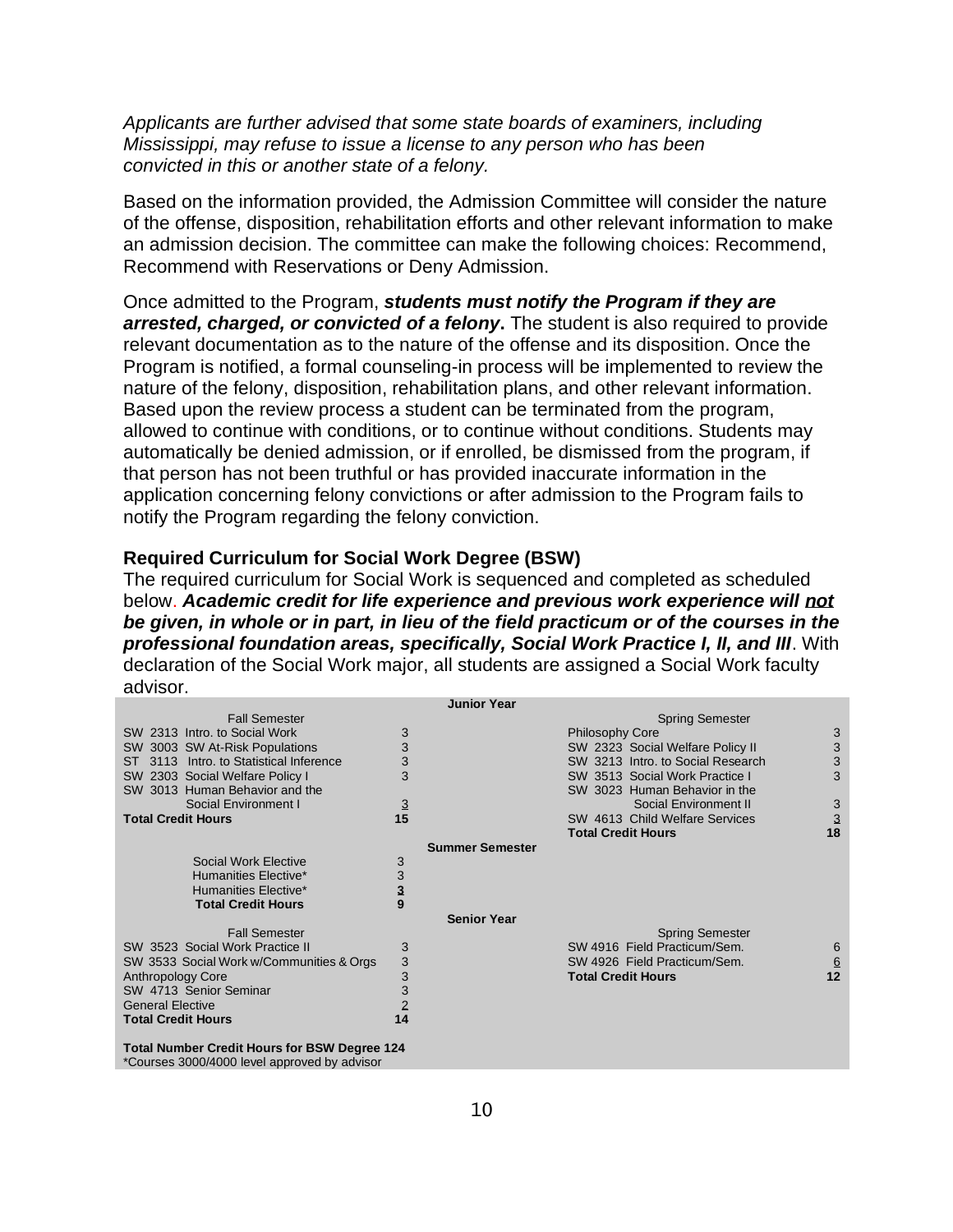## <span id="page-10-0"></span>**Eligibility for Field Practicum**

The criteria for remaining in the program and entering field practicum include:

- 1. Completion of the Field Practicum Application Process (**The required field practicum hours (450) Monday through Thursday 8 am – 5pm)**
- 2. Maintain an overall minimum grade point average (GPA) of 2.0, with a minimum GPA of 2.75 or better in required Social Work courses.
- 3. Adhere to all academic expectations of the University and the Social Work Program.
- 4. Adhere to the National Association of Social Workers' *Code of Ethics*.
- 5. Complete a required fingerprint Criminal History Record Information and Child Abuse/Neglect and Sex Offender Registry check.
	- *\* Please note\* if the commission of any misdemeanor or felony involving actual or threaten assault or injury to a person does occur either prior to formal admission into the Social Work program or during field practicum; this behavior may limit or prohibit student's opportunity for participating and/or securing field practicum agencies as well as sitting for the Mississippi State Social Work Licensure Exam as well as social service agency.*
- ❖ *Academic credit for life experience and previous work experience will not be given, in whole or in part, in lieu of the field practicum or of the courses in the professional foundation areas, specifically, Social Work Practice I, II and III.*

## **Criteria for Admission into Field Practicum**

The program has written policies and procedures for admission into Field practicum. The student must maintain a minimum GPA of 2.75 in required social work courses. The integrated liberal arts perspective and social work curriculum, with exception of SW 4916 Field Practicum/Seminar I and SW 4926 Field Practicum/Seminar II which comprise the block practicum, **must be completed** before students apply for admission into field practicum.

Students enrolled in SW 3533 Social Work with Communities and Organizations must complete a membership application to the National Association of Social Workers. The semester prior to practicum, students complete three field placement orientation classes. The purpose of these classes is to discuss field education and the field practicum process, to distribute the Social Work Program Field Practicum Manual, and to review field practicum information, forms, and the field syllabus. Prior to agency interviews students must complete Form D, Authorization for Background Check, and Child Abuse/Neglect Central Registry Check. Form E, Authorization to Release Non-Public Information is completed and retained in the student's record. Students are required to complete Form A, Application for Field Practicum and Resume', and three preplacement interviews with approved field agencies (Form B and Form C) which ranks the students' agency choice(s). In the preplacement interviews, the student and agency field instructor are encouraged to explore the placement fully before ranking the choice of agency placement.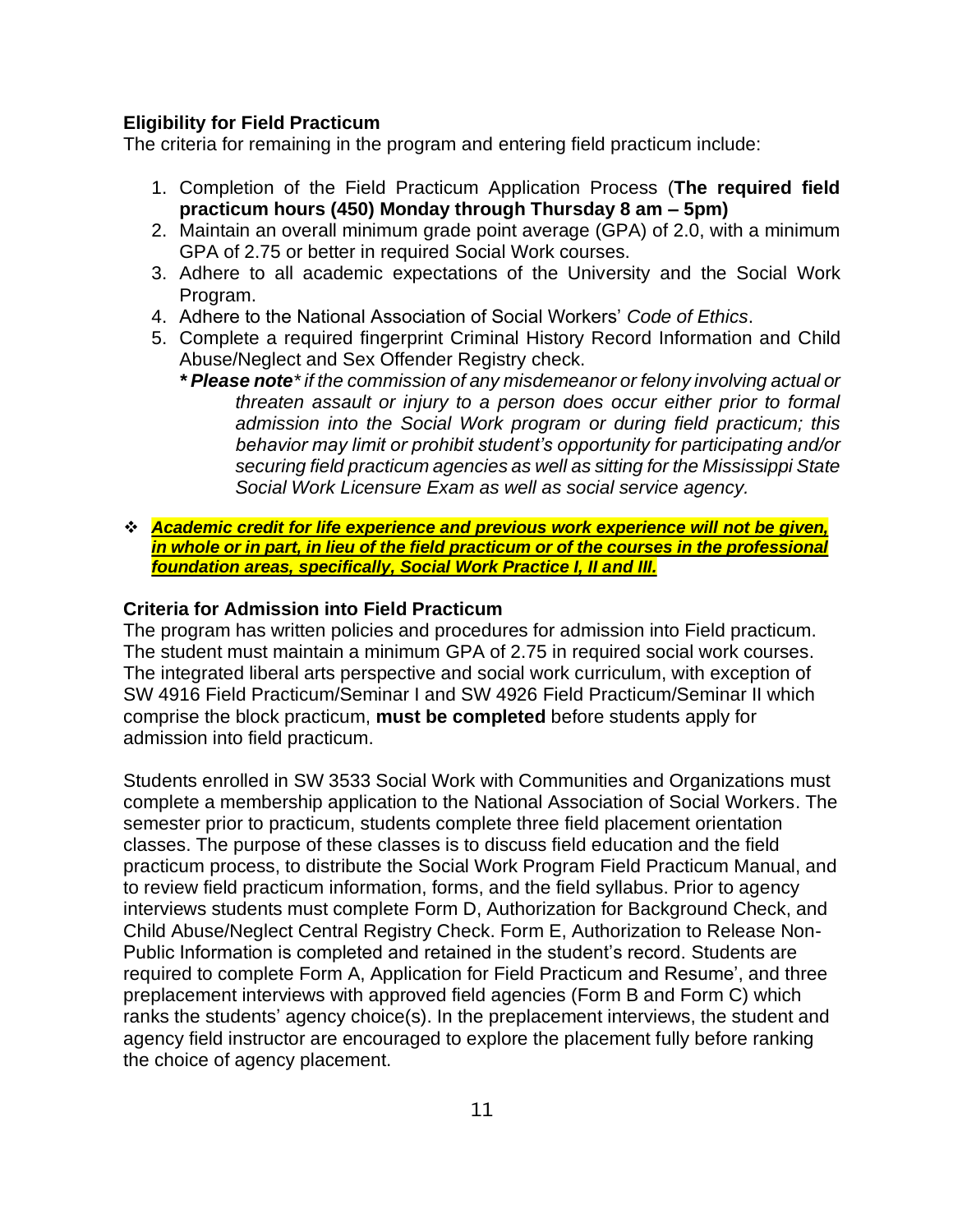Students are required to complete Forms A, B, C, D, and E and turn them into the Director of Field Education. Information shared by the students pertaining to their learning needs, interests, wants, and personal considerations concerning the field practicum are discussed with the Director of Field Education in an established office interview. The decision concerning choice of agency placement is based on the shared student information and agency field instructor interviews. The Director of Field Education has the final approval of the field placement agency.

Social work majors are **required to complete a semester and a minimum of 450 hours practicum Monday through Thursday 8 am – 5 pm in an agency setting**. Field practicum allows the student opportunities to link and apply theories learned in the classroom in a structured and educationally directed environment.

At the close of the fall semester students are required to obtain liability insurance in the amount of \$1,000,000.00 or more prior to their first day of placement. Applications for liability insurance may be made through the National Association of Social Workers.

<span id="page-11-0"></span>Field practicum is completed in a semester; face to face twelve (12) hour block. In addition to the required 450 hours Monday through Thursday 8 am – 5 pm spent in the agency setting, students are required to attend and actively participate in the field seminar that meets every other week (Friday 8 am – 1 pm *this schedule is subject to change*). Students are required to complete registration and payment of tuition prior to entering the practicum agency and to provide evidence of malpractice insurance.

Each student is required to complete the 450-hour field practicum Monday thru Thursday 8 am – 5 pm. *No EXCEPTIONS are made based on prior work experience. Academic credit for life experience and previous work experience shall not be given, in whole or in part, in place of the field practicum or of the courses in the professional foundation areas.*

**A student employed in a social service agency is** *strongly* encouraged to complete the required 450-hour Monday thru Thursday 8 am – 5pm field practicum in another approved agency. The field practicum agency must be approved by the university and program. In the rare case that a student must remain employed in the agency at which the student is currently employed, there **must be clearly written objectives, the required field practicum hours (450) Monday through Thursday 8 am – 5pm must be completed in a unit other than their work unit, and a social worker other than the current instructor must provide supervision.** Both the Director of Field Education and Program Director must approve such field practicum arrangements.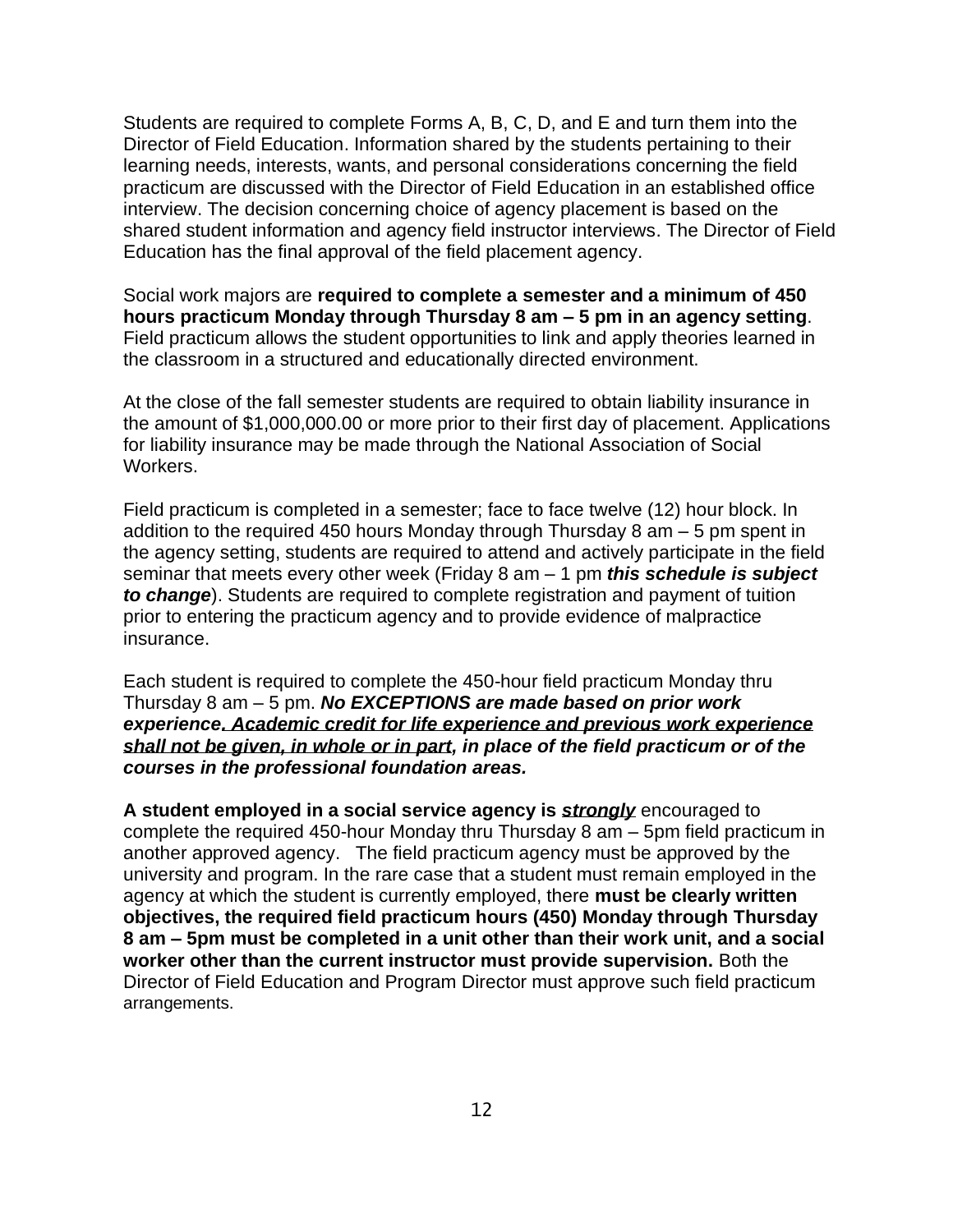## **Social Work Curriculum**

**SW 2303. Social Welfare Policy I.** (3) Three hours lecture. Prerequisite: PS 2113, EC 2113. In-depth study of the historical and contemporary effects of social work welfare policy on client systems.

**SW 2313. Introduction to Social Work/Social Welfare.** (3) Three hours lecture. Prerequisites: EN 1103, EN 1113, CO 1003. A study of professional social work and the historical and philosophical development of social work and social welfare.

**SW 2323. Social Welfare Policy II.** (3) Three hours lecture. Prerequisites: SW 2313 and 2303. The course provides analysis and evaluation of social welfare policies as institutional responses to social problems, social injustice, and human needs.

**SW 3003. Social Work At-Risk Populations.** (3) Three hours lecture. Examines the role and interaction of social workers with vulnerable groups. Includes concepts of racism, sexism, homophobia, oppression, affirmative action, and xenophobia.

**SW 3013. Human Behavior and the Social Environment I.** (3) Three hours lecture. Prerequisites: BIO 1104, SO 1003, PSY 1013. Examines biological, psychological, social-structural, and cultural aspects of human development from conception through young adulthood from a social systems perspective, emphasizing diversity and oppression.

**SW 3023. Human Behavior and the Social Environment II.** (3) Three hours lecture. Prerequisites: PHI 1103, SW 3013. Examines biological, psychological, social-structure, and cultural aspects of human development from middle adulthood to death from a social systems perspective, emphasizing diversity and oppression.

**SW 3213. Research Methods in Social Work.** (3) Three hours lecture. Prerequisites: MA 1313, ST 3113, and junior standing. A survey of the general field of research and methodology, including an examination of the various types of research designs, techniques, and procedures.

**SW 3513. Social Work Practice I.** (3) Three hours lecture. Prerequisite: SW 3023. The course emphasizes problem solving methods utilizing communication theories and skills working with individuals, families, groups, and communities in preparation for generalist social work practice.

**SW 3523. Social Work Practice II.** (3) Three hours lecture. Prerequisite: SW 3513. The course focuses on processes involved in engaging client system(s) in data collection, assessment, intervention, evaluation, and termination in preparation for generalist social work practice.

**SW 3533. Social Work with Communities and Organizations.** (3) Three hours lecture. Prerequisites: SW 3523. The course focuses on processes involved in problem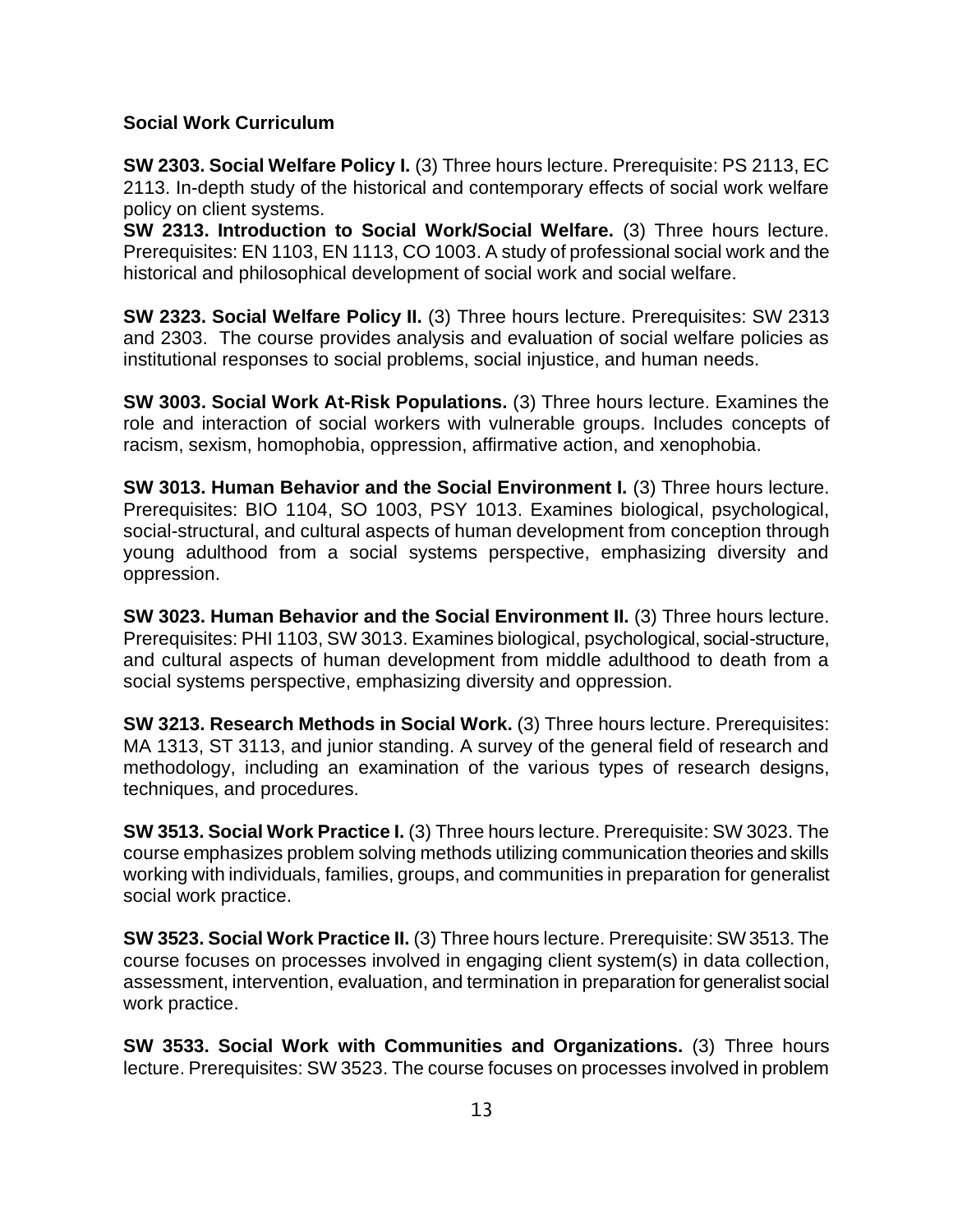solving with emphases on groups and larger systems in generalist social work practice.

**4713. Social Work Senior Seminar.** (3) Three hours lecture. Prerequisites: SW 3523. Critical evaluation of current issues in social work practice; examination of career opportunities; and assessment of personal educational preparations for practice.

**SW 4916-4926. Social Work Field Practicum/Seminar I-II.** (12) Twelve hours. Prerequisites: SW 3533, SW 4713. The course provides students opportunities to apply generalist social work

Methods by completing a minimum of 450 supervised hours in a social work agency.

## *Electives*

**SW 4533 Substance Abuse and Addictions in Social Work Services.** (3). Role/interaction of social workers with people who use alcohol/drugs (AOD). Concepts of use, abuse, and dependence. Emphasis on the impact of AOD use on families/children.

**SW 4613. Child Welfare Services.** (3) Three hours lecture. Consent of Instructor. Assessment of parental and society's responsibilities in meeting physical, social psychological, and legal needs of children and examining the delivery, policies, systems, and services.

**SW 4623. Social Work with the Aged.** (3) Three hours lectures. Consent of the instructor. Assessment of social, psychological, physical, and economic needs of aged persons; their utilization of services, conjoint planning, and creation of new community-based resources.

**SW 4633. Social Work in Health Care.** (3) Three hours lecture. Consent of Instructor. Assessment of social work knowledge, values, and skills in understanding psychosocial aspects of illness, medical terminology, recording, discharge planning, ethics, team disciplines, and community resources.

**SW 4643. Social Work Services in Schools.** (3) Three hours lecture. Assessment of the development, concepts, policies, planning, implementation, evaluation of social work services in primary and secondary schools.

**SW 4663. Administration in Social Work.** (3) Three hours lecture. Assessment of functions of human service management, planning and program, organizational theory and design, resources, supervision, funding, information systems, and evaluation of service delivery.

## <span id="page-13-0"></span>**Transferring Credits into Mississippi State University**

MSU Meridian Social Work program has written policies and procedures concerning the transfer of credits. Mississippi State University accepts course credits through transfer from other accredited universities and colleges; however, the credits must be consistent with the curriculum and will not be accepted if these courses are vocational or remedial in nature. The Social Work Program will accept transfer credit hours for required social work courses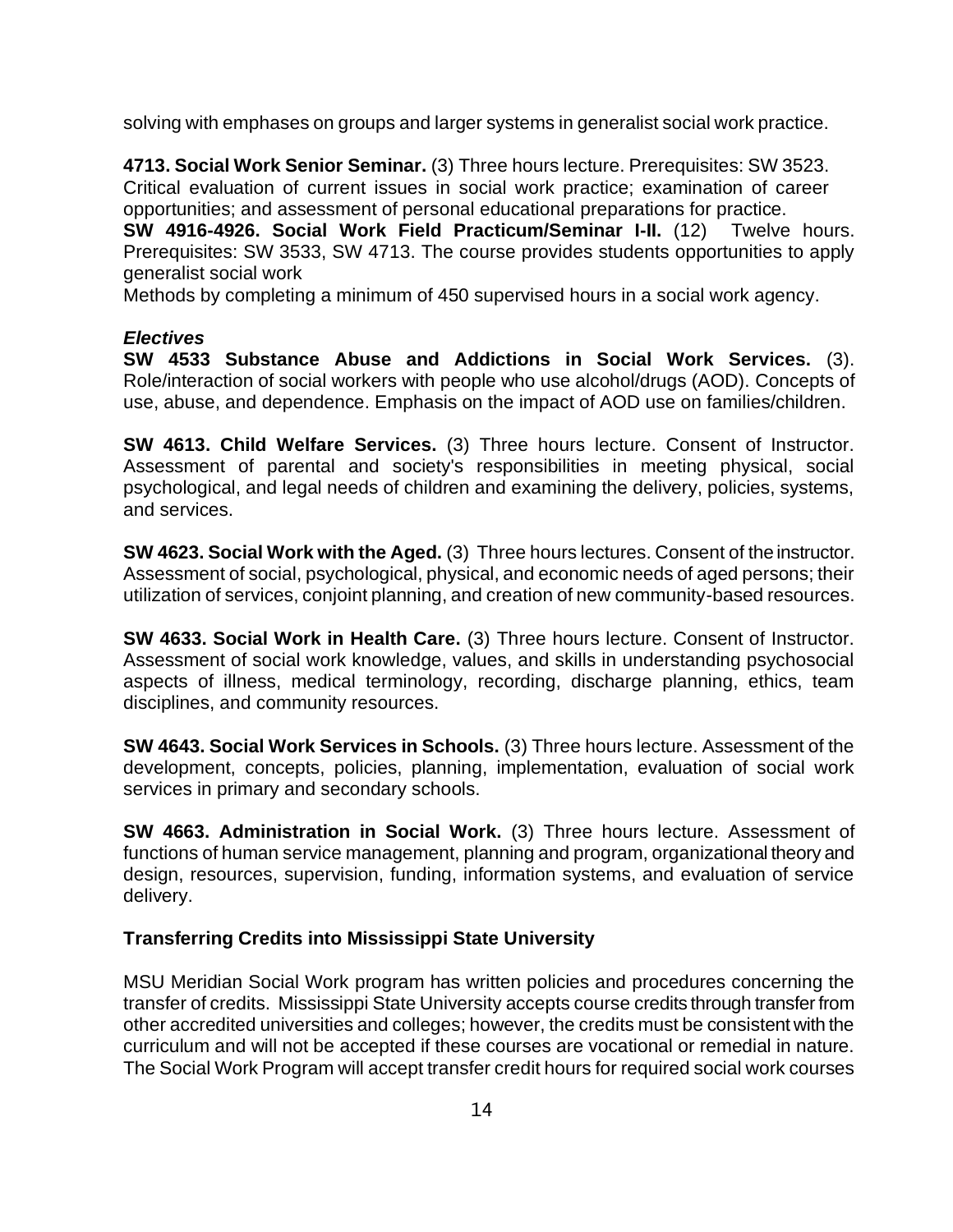if the following criteria are met:

- 1. Transfer from Council on Social Work Education (CSWE) accredited program: Courses must be similar in content and credit value to the course(s) which they are being substituted. Students must have completed the course with a grade point average of no lower than 3.0.
- 2. Transfer from non CSWE accredited programs:
	- Acceptance of three (3) credit hours of social work content under this category will be granted on an individual basis after evaluation and agreement by social work faculty. The content and credit value must be similar to the course(s) being substituted. Students must have completed the course with a final grade of no lower than a "B". Students will be required to provide course syllabi and write a summary of individual learning activities. The course instructor's qualifications will also be evaluated for degree of social work knowledge.

# 3. **Credits for life experiences:**

*The Program does not grant, in whole or in part, in lieu of the field practicum, or in the professional foundation content areas, academic credit for life experience and previous work experience.*

It is the belief of the social work program that practice wisdom does not one's theoretical understanding of Social Work Practice, but that the effective practitioner will blend both practice wisdom and theory.

# <span id="page-14-0"></span>**\*\*\*\*Academic Expectations**

Completion of the Social Work Program is more than receiving a diploma. It represents the beginning of a professional practice that originated with academic performance of the social work student. The following guidelines will assist the student in understanding the importance of professional behavior and in developing this behavior during their academic years.

- 1. *Class Attendance*: Students are expected to:
	- a. attend all classes
	- b. be on time
	- c. be prepared
	- d. participate in class discussions and activities
	- e. complete assignments

When it is necessary to be absent from class (illness, death of family members, accidents, etc.), the student is responsible for completing the work missed, as well as notifying the instructor, in advance if possible. Further, when a social work student wishes to attend professional conferences and workshops, it is the student's responsibility to seek permission from the instructor for any classes to be missed.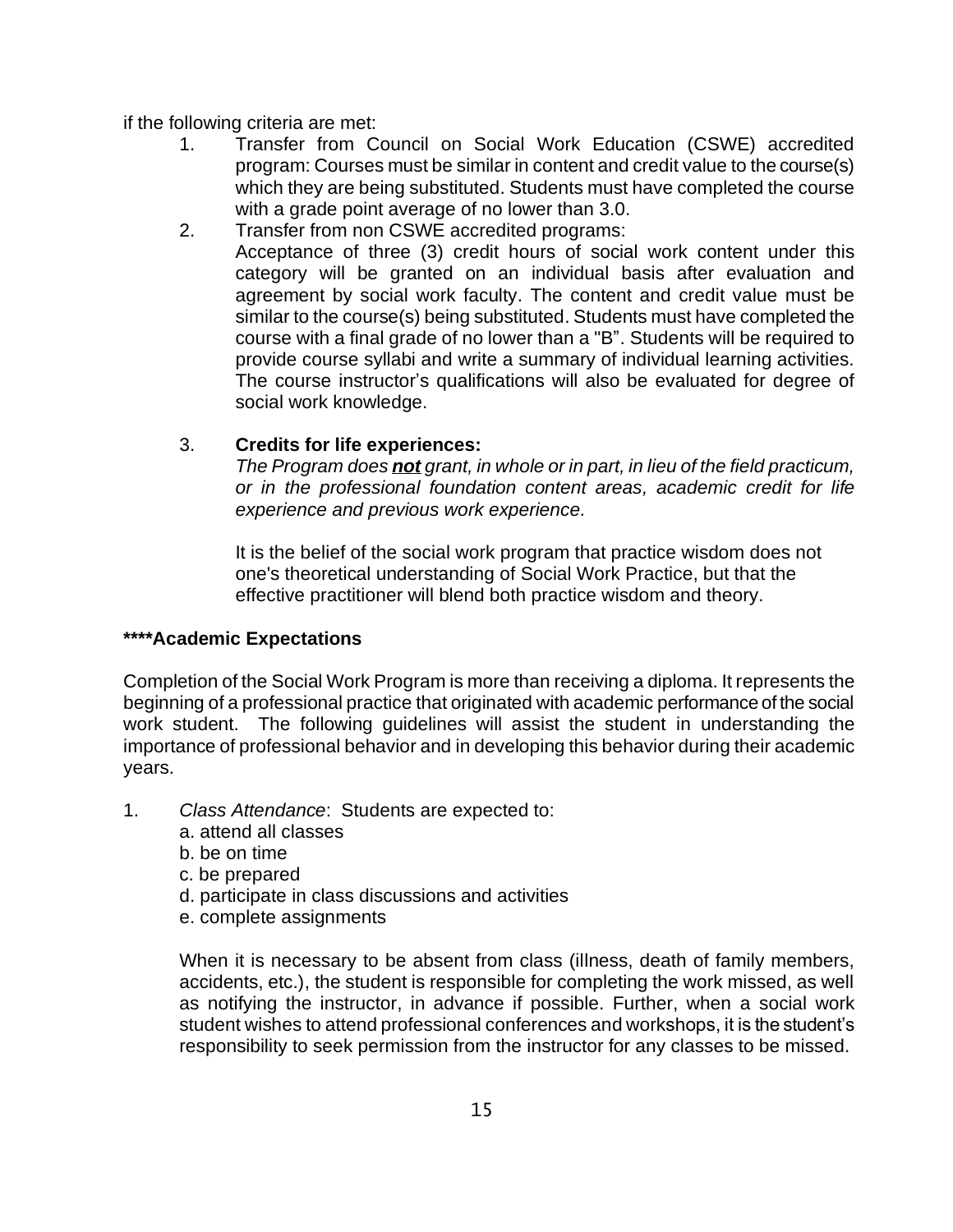Absence is defined as being away from class and failing to remain in class after attendance is taken. Students must make up missed work from absences, excused and unexcused. Students should speak with their course instructor concerning Policy on Missed Classed on return to class.

- 2. *Academic Conduct*: It is expected that social work majors will adhere to academic standards, **University Honor Code**, in regard to completing all assignments and examinations.
- 3. *Assignments*: Unless there is undue hardship supported by documentation, all tests and assignments are due at the time scheduled by instructor.
- 4. *Responsibility for learning*: Students are expected to utilize the library and to participate in the planned tours and explanations of library services.
- 5 *"Reading Days" & final examination schedule*: "Reading Days" are those days designated by the University at the end of each semester during which no assignments, projects or tests may be due. The reading days and the final examination schedule are listed on the web under **Current Students**. Other Student Services, and Academic Calendar at the following address [http://msu.edu/web/campus.html.](http://msu.edu/web/campus.html)
- 6. *Confidentiality*: It is the student's responsibility to maintain confidentiality in ALL PRACTICE, LEARNING SERVICE HOURS, CLASSROOM LEARNING EXPERIENCES, and FIELD PRACTICUM. Fictitious names are to be used in all papers and reports. The University and each student shall comply with all applicable state, federal, and local laws regarding the confidentiality of patient information and medical records.
- 7. *Adhere to all policies established by Mississippi State University re*: **Academic Operating Policy and Procedure** is to ensure a clear understanding and to standardize the procedures concerning the concerning the **University Honor Code.** Mississippi State has an approved Honor Code that applies to all students. The code is as follows: "As a Mississippi State University student, I will conduct myself with honor and integrity at all times. I will not lie, cheat, or steal, nor will I accept the actions of those who do. "Upon accepting admission to Mississippi State University, a student immediately assumes a commitment to uphold the Honor Code, to accept responsibility for learning, and to follow the philosophy and rules of the Honor Code. Student will be required to state their commitment on examinations, research papers, and other academic work. Ignorance of the rules does not exclude any member of the MSU community from the requirements or the processes of the Honor Code. For additional information, please visit:<http://honorcode.msstate.edu/policy>

Students are asked to place the Honor Code statement on each written assignment. The statement should be signed and dated before the assignment is turned in.

> "As a Mississippi State University student I will conduct myself with honor and integrity at all times. I will not lie, cheat, or steal, nor will I accept the actions of those who do."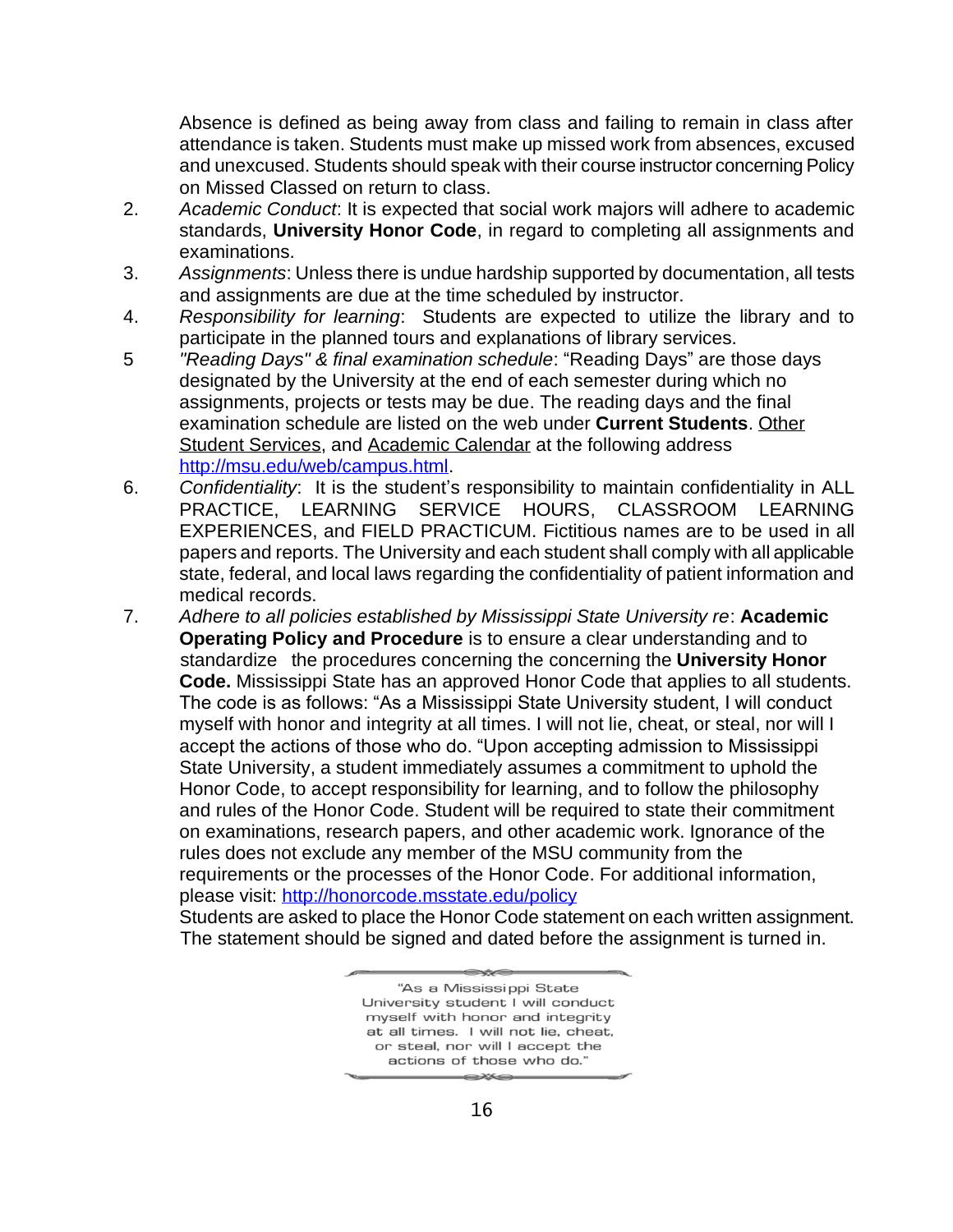# <span id="page-16-0"></span>**Assignment of Advisor**

Social work students/majors are assigned alphabetically to an academic advisor. The Social Work Program philosophy of advising reflects the social work person-in-environment focus and promotes an interfacing process between the student and the advisor. Responsibilities of the student and the advisor are noted below.

# *Advisor's Responsibilities*

- 1. Assist students in evaluating their performance in the liberal arts foundation courses.
- 2. Assist students in evaluating their performance in the professional social work courses.
- 3. Provide feedback to the student in regard to his/her continued motivation and performance for a social work career.
- 4. Assist students in understanding the policies and procedures of the social work program, and Mississippi State University.
- 5. Provide students with general information on any course or curriculum changes that would directly affect the student's proposed course of study.
- 6. Assist students in sequencing appropriate courses for each semester and by signing the student schedule.
- 7. Assist students, as needed, in completing forms for field education.
- 8. Refer students, as needed, to appropriate resources for help with academic or personal problems.

# *Student's Responsibilities*

- 1. Make appointments to meet with the advisor to schedule courses, discuss areas of interest either for additional study and/or exploration or seek appropriate resources for areas of concern.
- 2. Complete individual schedules after the student has been advised of appropriate course sequencing.
- 3. Sign the admission form confirming that advisement has taken place.
- 4. Confer with the advisor on specific problems that impede the student's successful completion of all classes involved.
- 5. Complete a yearly evaluation of advisement process.

# <span id="page-16-1"></span>**Policies and Procedures for Grievance**

*Within University policy, students have rights that include due process of appeal. University policies relating to handling of academic misconduct, grade appeal, etc. are stated clearly in the University Policies and Procedures Manual and can be found at the following address:*

<http://catalog.msstate.edu/graduate/other-information/student-grievances/>or <https://www.policies.msstate.edu/>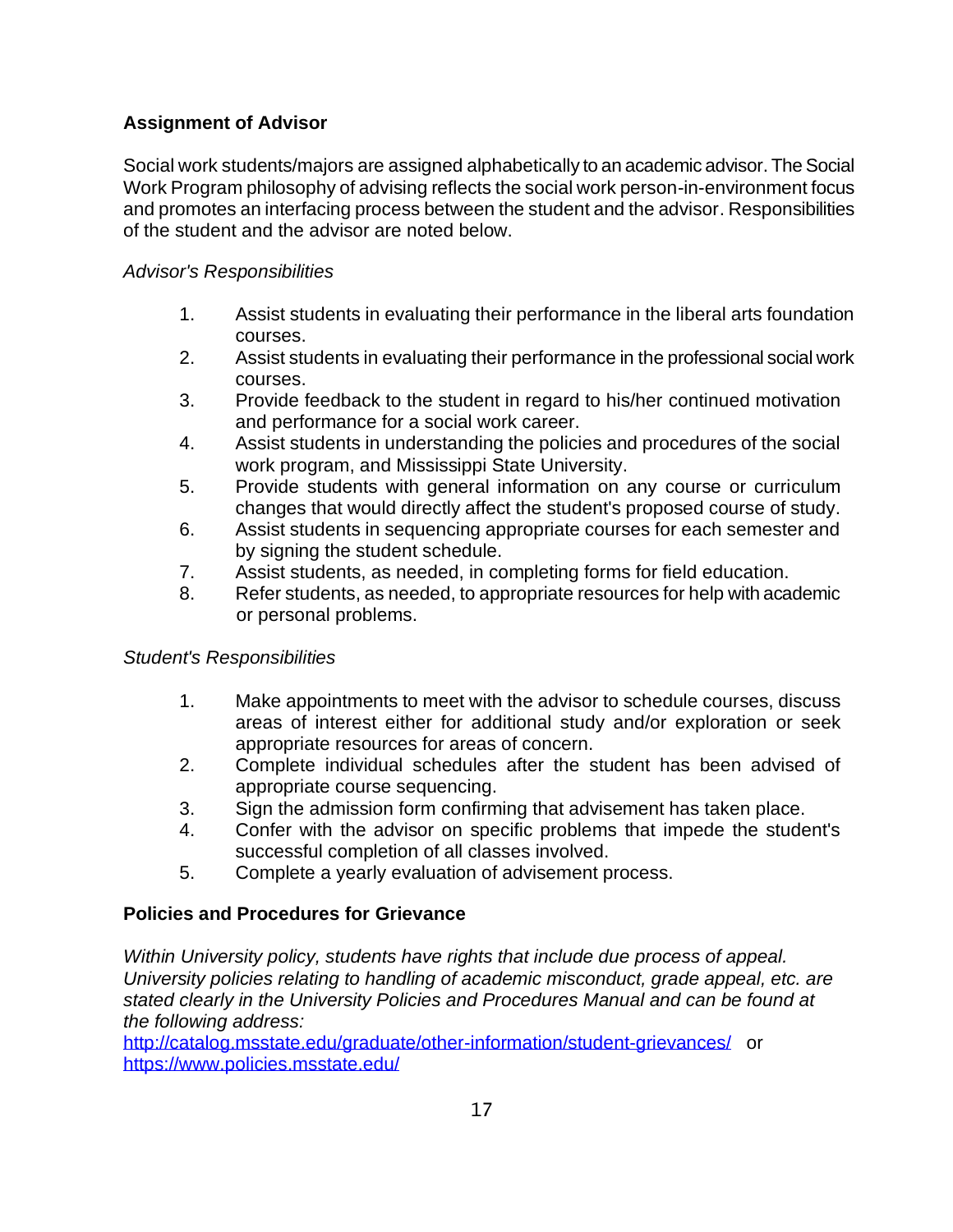Students who feel that they have an academic grievance may appeal as follows: Students who feel that they have an academic grievance and/or wish to appeal are instructed to proceed as follows:

- 1. Students are encouraged to schedule a meeting to discuss the problem with the instructor first and seek a solution. This initial contact should be made by email or writing with the correspondence dated. If the problem is not satisfactorily resolved in conference with the instructor, the student may acquire a grade appeal form from any academic dean's office or from the Registrar's Office to complete. The completed document shall be taken to the Social Work Program Director and Division Head of Arts and Sciences within 30 days after the beginning of the following regular semester (Fall, Spring). The Program Director and Division Head acknowledges the receipt of the form and returns a copy to the student
- 2. The Division Head of Arts and Sciences will rule on the grade appeal, if the problem is not satisfactorily resolved the student, *or* the instructor may appeal this ruling to the academic dean to whom the Division Head reports. If appealed, the Division Head shall immediately forward the appeal form with a letter of recommendation to the dean.
- 3. The Division Head will then send copies of all materials to the student's dean, *if different from that of the department head's dean*. Both the department head and dean's review will occur within a reasonable time and in ordinary circumstances will take no longer than two weeks for each level.
- 4. *If not satisfactorily resolved*, the student *or* the instructor may appeal this ruling to the Provost and Vice President for Academic Affairs. The Provost and Vice President for Academic Affairs may then refer the case to the Academic Review Board within two weeks. If not satisfactorily resolved, the student or the instructor may request a hearing to resolve the problem. *If still not satisfactorily resolved, the student can request for a hearing to resolve the problem.*

# **Dismissal from the Social Work Program for Academic and Professional Reasons:**

The faculty of the Social Work Program has the professional obligation to assure that its graduates are not only academically prepared but also emotionally and ethically prepared, exhibit behavior consistent with the values and ethics of the profession, and demonstrate emotional preparedness expected in the profession. A student may be dismissed from the program for failure to meet these standards. Specific examples of such violations may include but are not limited to the following:

- 1. Failure to meet or maintain the 2.00 MSU overall grade point average (GPA) and the 2.75 MSU Social Work Program required GPA.
- 2. Conduct that violates any of the provisions in the code of ethical established by the National Association of Social Workers, and Mississippi State University Honor Code, including academic plagiarism, lying, or deception.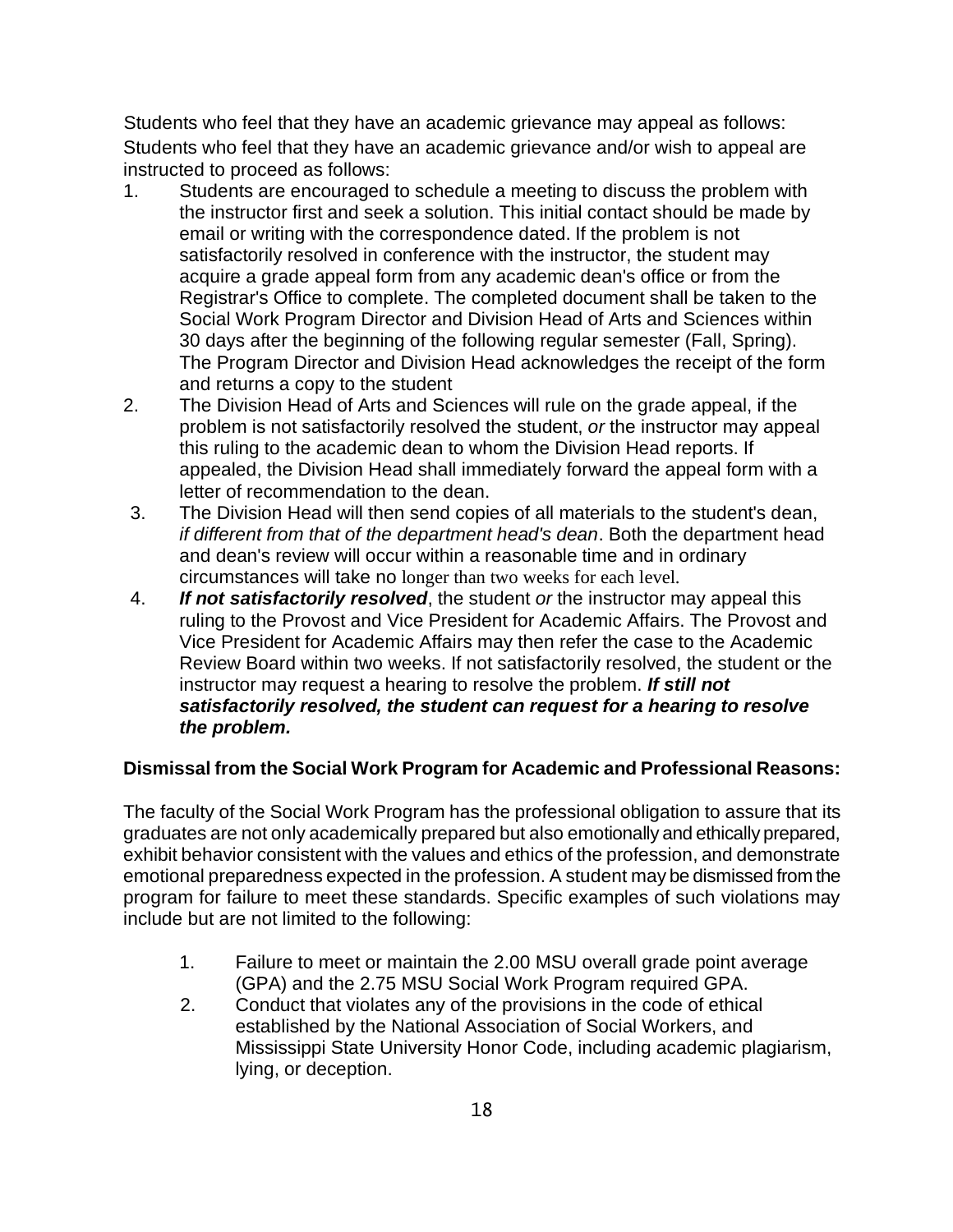- 3. Unresolved biopsychosocial challenges that, in the professional judgment of the social work program faculty, and/or Field Instructor that may impair the personal or professional ethical quality of services.
- 4. Conduct that would adversely reflect on a person's fitness to perform as a student and/or future social worker.
- 5. Failure to develop the appropriate interpersonal skills necessary for effective and ethical social work practice as evaluated and judged by the social work program faculty.
- 6. Commission of any misdemeanor or felony involving actual or threaten assault or injury to a person.

*\* Please note\* If the above does occur either prior to formal admission into Mississippi State University-Meridian Campus Social Work program or during field practicum; this behavior may limit or prohibit student's opportunity for participating and/or securing field practicum agencies as well as sitting for the Mississippi State Social Work Licensure Exam as well as social service agency.*

 7. False, incomplete, deceptive, or misleading oral or written statements made during application to the program.

Problems identified during the course of the semester will be investigated by the social work program director, faculty, staff and field instructors, or other students may present alleged problem(s). Identified problem(s) must be presented to the student and director in writing. All information relevant to the student's evaluation should be as thorough as possible, including the specification of the sources providing the information.

In the course of investigating the alleged violations, outside evaluations, assessments, and/or opinions from University and/or external professionals may be required. If necessary, the program will secure the written permission of the student to seek relevant information. Failure to grant permission may result in dismissal from the program.

The Program Director, student, and his/her advisor will evaluate the allegation(s) and, if necessary, agree on a resolution of the difficulty. Recommendation will be one of the following: (1) the student will be encouraged to continue in the program; (2) the specific problem will be identified, and the student will be advised concerning a recommendation and/or correction; or (3) the student will be dismissed. A written plan for correction and/or indefinite and/or temporary withdrawal will be prepared. The written plan will include a statement of the specific problem, a plan of action, the period of time for correction of the behavior, the period of time which must expire before the student can apply for reinstatement, and/or the period of time for the withdrawal before the student can reenter the program. The student and Program Director must sign the plan.

Students may appeal decisions made by the Program Director and/or faculty that affect the student's ability to pursue or continue in the program through the normal channels and mechanisms specified by the University. The appeal process varies according to the type of offense. The descriptions related to each may be found in the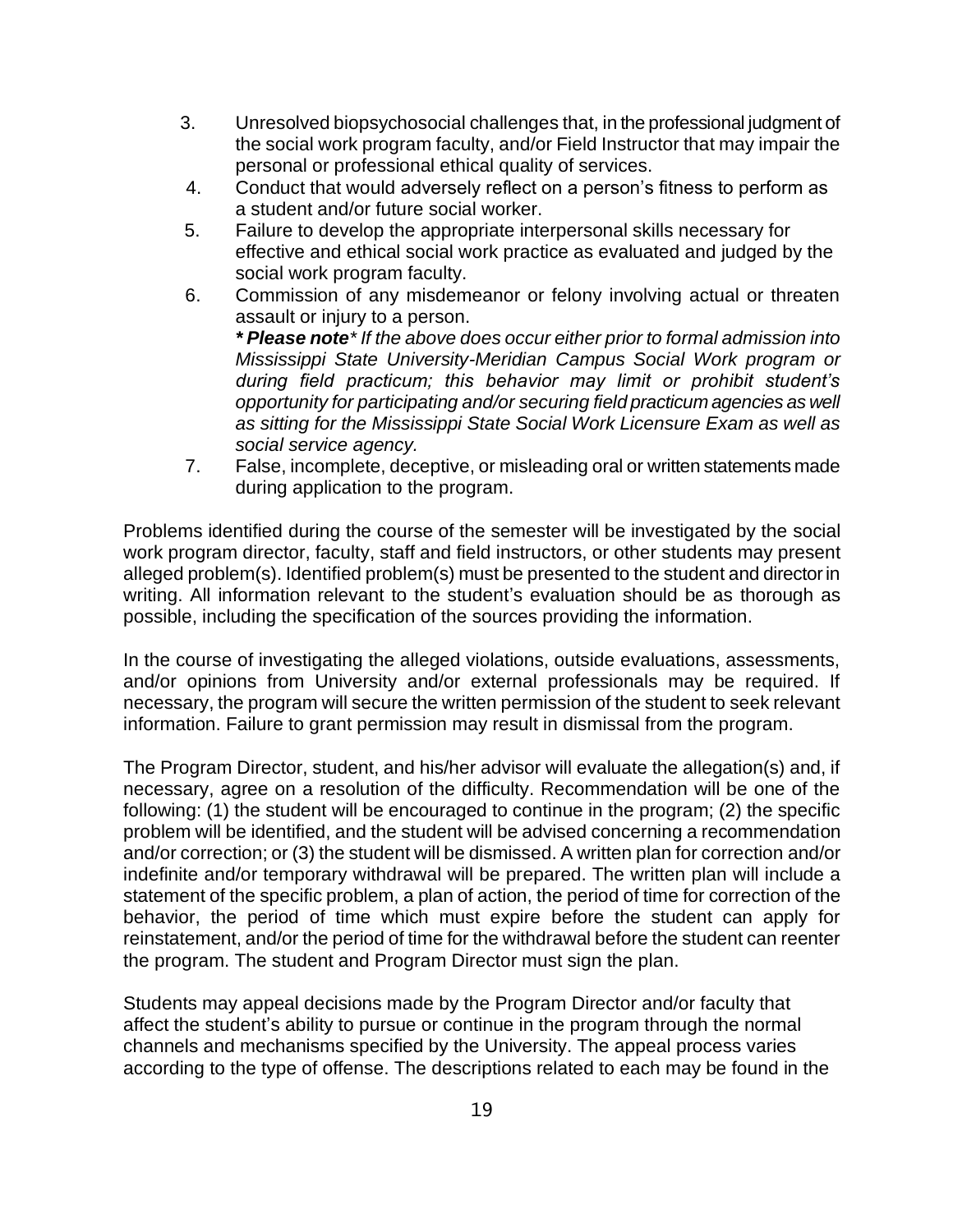University Academic Operating and Operating Policies (AOP) 13.14 at the following address:<https://www.policies.msstate.edu/>

The faculty advisor's role is to ensure that the student is aware of the procedure which will be followed. The advisor is expected to be present at the various stages of the evaluation and appeal process providing relevant information as requested. The advisor is a source for the student to consult as to his/her rights and options.

# <span id="page-19-0"></span>**National Association of Social Workers, Mississippi Chapter, Meridian Program Unit**

Students are eligible for student membership in NASW and are encouraged to actively participate in the program unit activities. Meetings are held monthly, and the location is rotated. Students have the opportunity to participate in organizational committees. National benefits of student membership consist of *Social Work* and *NASW News* and low cost NASW malpractice insurance.

# <span id="page-19-1"></span>**Professional Development**

**Workshops:** The Social Work Program and the Association of Student Social Workers encourage and assist with financial support for students to attend and participate in professional workshops. Workshops commonly attended by student social workers include the following:

Alabama-Mississippi Social Work Education Conference Council on Social Work Education Meridian Program Unit of the National Association of Social Workers Mississippi Chapter of National Association of Social Workers' Annual Program Meeting Mississippi Conference on Social Welfare (annual forum and regional conferences)

Students are also encouraged to attend additional workshops and conferences held on campus and those offered by other departments and professional organizations in the community.

**Guest Lecturers:** The Social Work Program constantly keeps avenues of renewal open with social work practitioners by having guest lecturers in social work classes. Many of these guest lecturers are graduates of the MSU Social Work Program. The purpose of guest lecturers is to reinforce the theories, values, knowledge, and skills learned in the classroom setting.

**Social Work Graduate Recruitment Day(s):** Social work students have opportunities to interview with representatives from graduate schools of social work both on campus and through respective university graduate recruitment programs.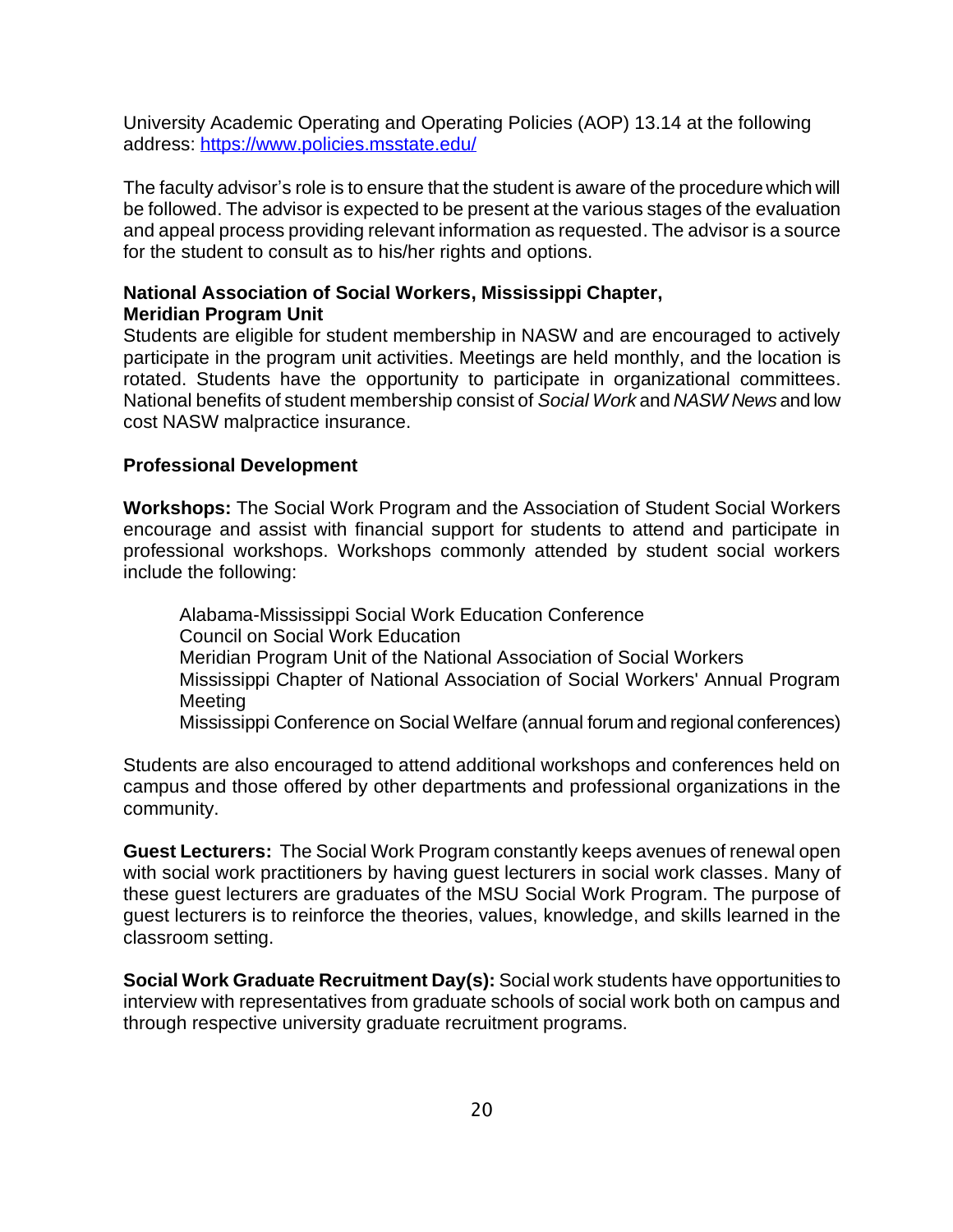**Academic Achievement:** Full-time students (at least 12 semester hours) are eligible for recognition at two academic levels:

President's Scholars---Students who achieve a 3.80 GPA or higher Dean's Scholars--------Students who achieve a 3.5 to a 3.79 GPA.

#### <span id="page-20-0"></span>**University Opportunities for Self Development**

Mississippi State University provides diverse opportunities to develop the whole person. Through various avenues, social work students have opportunities that will strengthen preparation for a Generalist Social Work education. These include, but are not limited to the following areas:

Cultural and International Organizations Honorary Organizations Student Government Association Board

Political Organizations Campus **Activities** 

More detailed information on these and other organizations is found in the **University Operating Policies and Procedures-Volume VIII-Student Affairs** at the following address: [https://www.policies.msstate.edu/.](https://www.policies.msstate.edu/)

Students who need academic accommodations based on a disability should visit the Student Support Services located on the upper level of the College Park campus before any class assignments are due. Contact Ms. Amy Smith for help in this area: Phone: 601-484-0234. See: [http://www.meridian.msstate.edu/student-services.](http://www.meridian.msstate.edu/student-services)

## **Academic Tutoring and Writing Center**

The Academic Tutoring and Writing Center is available to help students with any part of the writing process, from understanding the assignment to the finished product. The ATWC mainly operates virtually through Canvas but is also physically open at the College Park campus on Wednesdays from 3:30-5:30 (no appointment needed). For more information, contact Leslie Pevey at [atwc@meridian.msstate.edu](mailto:atwc@meridian.msstate.edu) or at (601) 484-0248 on Wednesdays during physical ATWC hours.

#### **Mississippi State University Nondiscrimination Policy**

The Social Work Program at Mississippi State University Meridian maintains a policy of nondiscrimination on the basis of race, color, ethnicity, sex, pregnancy, religion, national origin, disability, age, sexual orientation, genetic information, status as a U.S. veteran, or any other status protected by applicable law is prohibited. The program furthermore does not discriminate on any such basis in the administration of the program or the implementation of its curriculum. This policy is consistent with policies of similar intent held by Mississippi State University.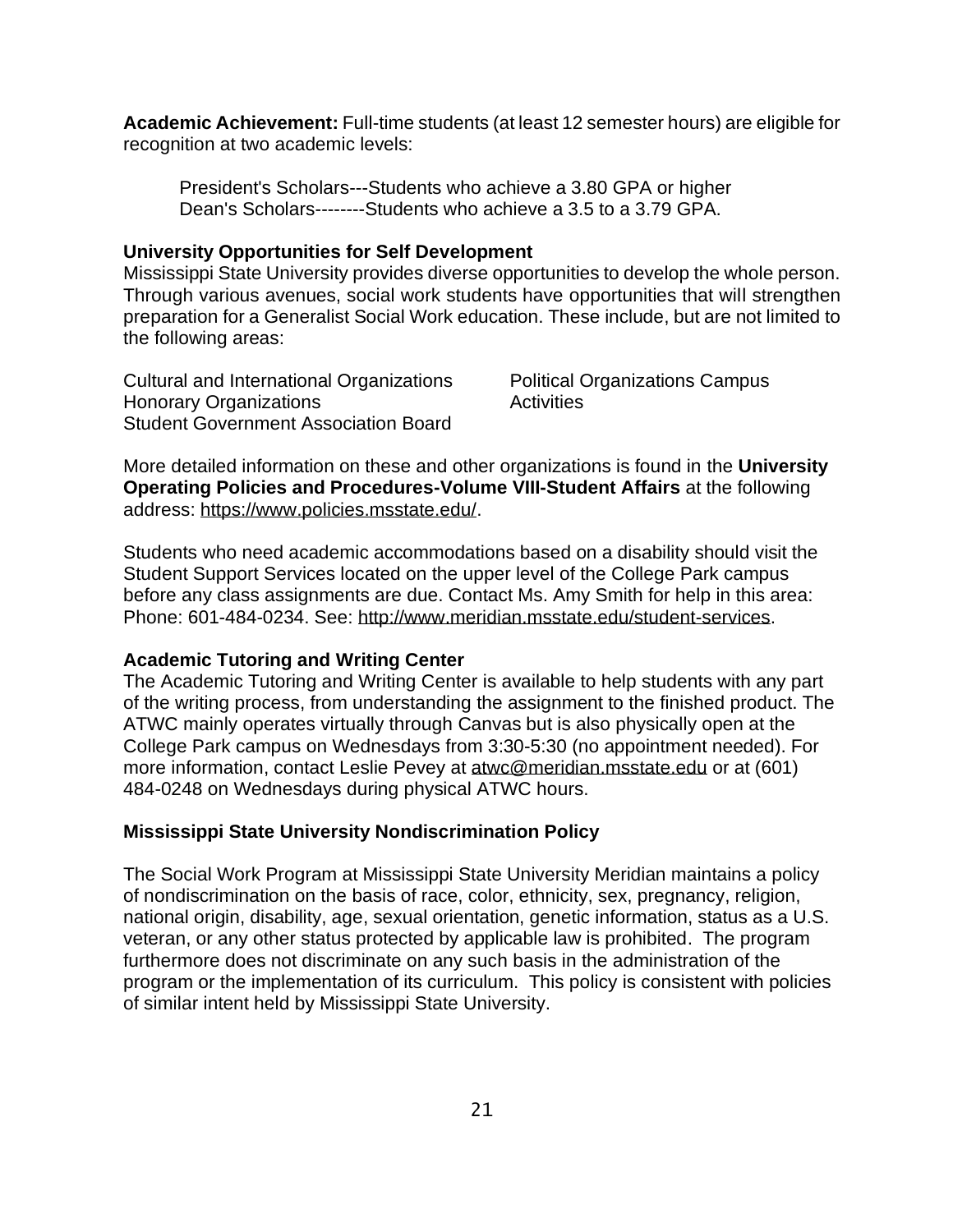#### **Mississippi State University Sexual Harassment Policy**

**Title IX**: MSU is committed to complying with *Title IX*, a federal law that prohibits discrimination, including violence and harassment, based on sex. This means that MSU's educational programs and activities must be free from sex discrimination, sexual harassment, and other forms of sexual misconduct.

If you or someone you know has experienced sex discrimination, sexual violence and/or harassment by any member of the University community, you are encouraged to report the conduct to MSU's Director of Title IX/EEO Programs at 662-325-8124 or by E-mail to [titleix@msstate.edu.](mailto:titleix@msstate.edu)

Additional resources are available at http://www.msstate.edu/web/security, or at <http://students.msstate.edu/sexualmisconduct/>

**University Safety Statement.** Mississippi State University values the safety of all campus community members. Students are encouraged to register for Maroon Alert texts and to download the Everbridge App. Visit the Personal Information section in Banner on your myState portal to register. To report suspicious activity or to request a courtesy escort via Safe Walk, call University Police at 601-934-0863, or in case of emergency, call 911. For more information regarding safety and to view available training resources, including helpful videos, visit: [http://ready.msstate.edu.](http://ready.msstate.edu/)

#### **Mississippi State University Student Misconduct Policy**

The Social Work Program follows the same general academic and disciplinary grievance procedures for all University students as described in the descriptions related to each found in the **University Operating Policies and Procedures-Volume VIII-Student**  Affairs at the following address: [https://www.policies.msstate.edu/.](https://www.policies.msstate.edu/) This is in regard to all aspects of misconduct.

#### <span id="page-21-0"></span>**Student Input**

Social work students are adult learners and as such have valuable feedback to offer the faculty for the growth of the Social Work Program. With this in mind, it is very important to have student input in at least four critical areas: faculty evaluation, advisory board, faculty hiring, and student field practicums.

#### **Faculty/Program/Course Evaluation**

<span id="page-21-1"></span>All students enrolled at Mississippi State University have an opportunity annually to evaluate faculty on a standardized faculty evaluation form. Students in the Social Work Program have the opportunity to evaluate faculty with an additional evaluation instrument. The final evaluations done by the program and the University are confidential with the results being computer-generated. These evaluations are returned to the faculty to utilize in strengthening course content, teaching, and learning methods to facilitate student learning and to affirm and improve the educational program.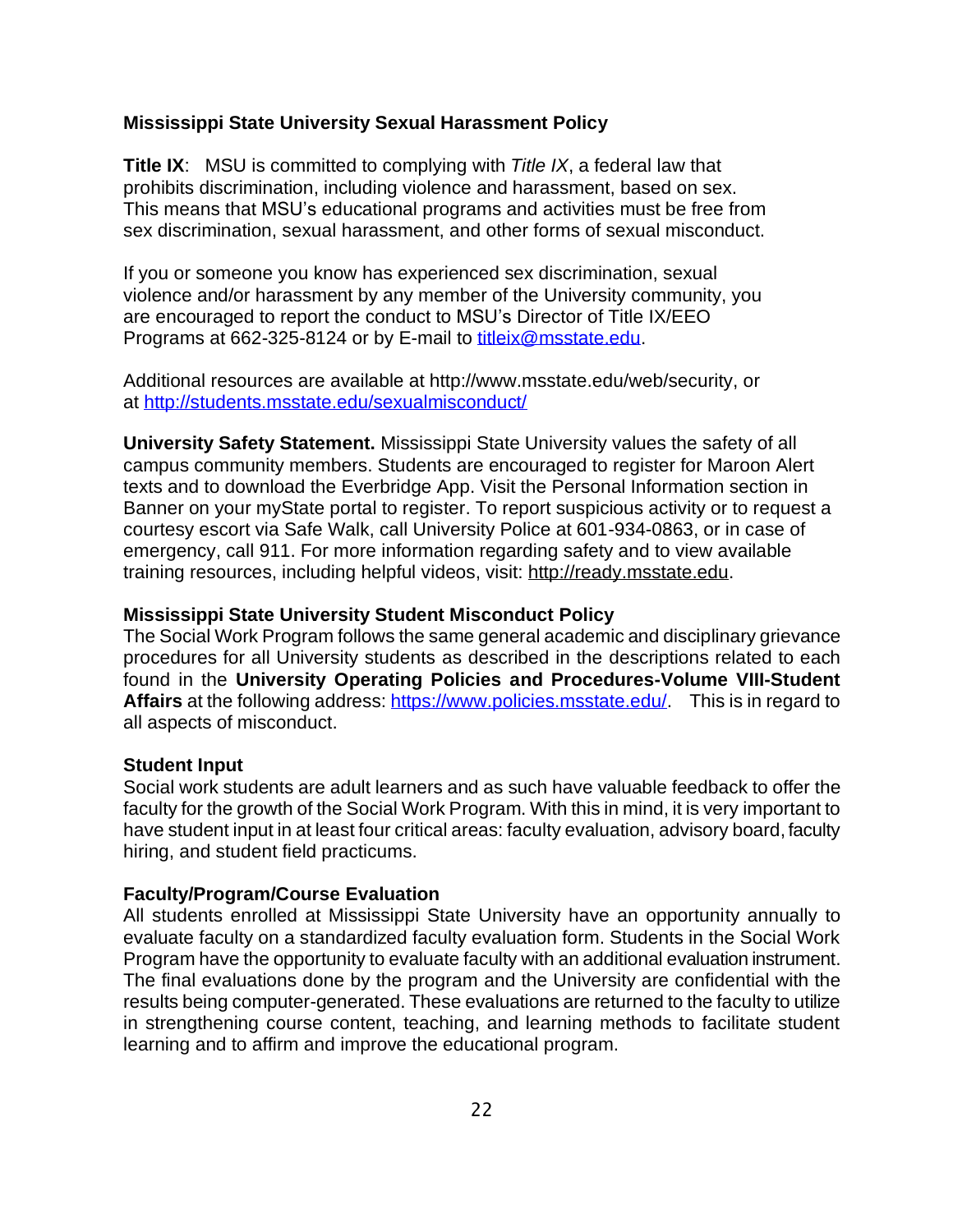#### <span id="page-22-0"></span>**Social Work Advisory Board**

Through a student representative, students have the opportunity to provide input as well as solicit information regarding the Social Work Program. The advisory board meets twice a year and a student representative, the president of the Association of Student Social Workers, attends these meetings.

#### <span id="page-22-1"></span>**Hiring of Social Work Faculty**

As additional social work faculty positions become available, there will be student input regarding hiring decisions. Students will have opportunities, both formally and informally, to meet with prospective candidates. Students' comments will be a part of the package of recommendations sent through the appropriate University channels.

#### <span id="page-22-2"></span>**Student Field Practicum**

At the beginning of the placement semester, a learning contract is completed by the student and the field instructor. At mid-term, progress toward the task identified in the contract is assessed and adjustments made, if indicated. At the end of the placement semester, the field instructor completes an evaluation of the student's performance for that semester. Field practicum evaluations are used by the faculty to affirm and improve the educational program.

<span id="page-22-3"></span>**Employment Opportunities**: Graduates of the Social Work Program at Mississippi State University have a strong recorded history of obtaining employment shortly upon and/or after graduation. Many students have been hired by the agency where they completed their Field Practicum.

Social work students are encouraged to utilize the following services:

**The Career Service Center:** of Mississippi State University is dedicated to assisting all students for job leads. The Social Work Program shares social work job opportunities with the Career Service Center. There is a designee in the Career Service Center to work with all students in the College of Arts & Sciences. Job placement and career planning services are provided for Mississippi State University students and alumni through the Career Services Center. Providing individual career and job counseling, furnishing career information, making placement referrals, arranging for employers to interview on campus, and organizing career outreach programs are services included in the scope of Career Services.

**Career Day:** at Mississippi State University is held twice per year and prospective employers are on campus to recruit students. The Social Work Program provides a roster of employers who are seeking undergraduate social work majors.

**Social Work Bulletin Board:** Job announcements are continuously updated as the faculty learns of job opportunities. These announcements are shared through the bulletin board located in the Division of Arts and Sciences office suite.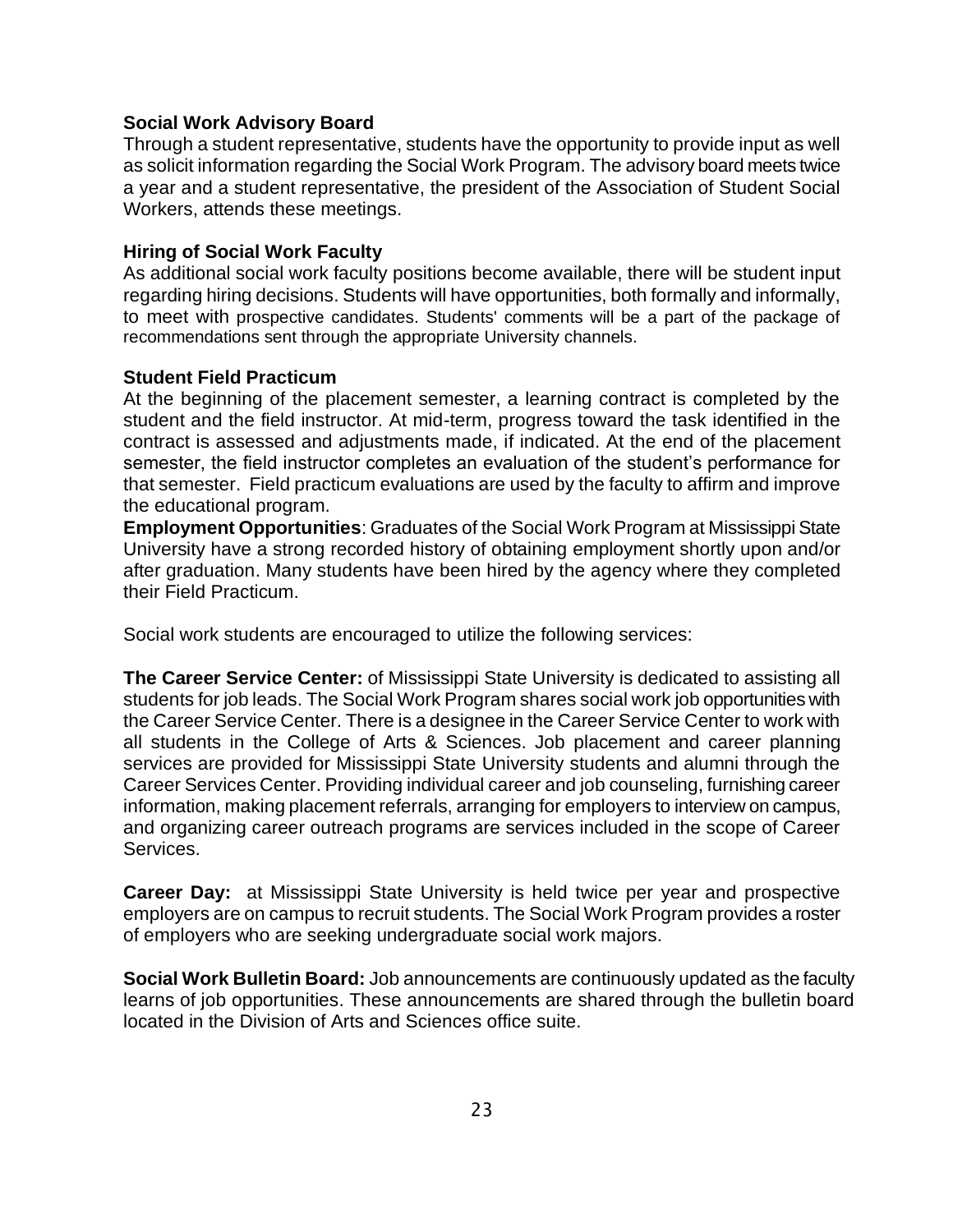**Association of Student Social Workers:** Through the Scholarship and Employment Committee of the Association of Social Workers, students are kept current on employment opportunities, graduate schools of social work, and financial assistance programs. Ms. Rhonda G. Carr is the faculty advisor for the association.

<span id="page-23-0"></span>**Phi Alpha Honor Society:** The Iota Psi chapter of Phi Alpha at Mississippi State University is affiliated with the national organization Phi Alpha Honor Society and to its National Council. An undergraduate student is eligible for membership after meeting the following requirements: Social Work as a major, sophomore status, completion of eight semester hours of required social work courses, an overall grade point average of 3.0 (on a 4.0 scale), a 3.25 grade point average in required social work courses, and local chapter eligibility requirements. Ms. Angela Savage is the faculty advisor.

## **Student Services**

Please refer to the **Campus Life Other Student Services** at the following address: <https://www.admissions.msstate.edu/freshmen/campus-life/> for a more detailed description of available student services.

#### **Mitchell Memorial Library**

**The Mitchell Memorial Library, located on the Starkville Campus**, currently contains more than 1, 325, 819 volumes of various kinds (micro-text, manuscripts, etc.) to support the education effort of the University. Most of the social work volumes are located on the 2nd floor (main entrance) of the library.

Bibliographic, on-line, and retrieval search services are available. The Scholarly Information Network (SIN) provides in-house and remote access to multiple CD-ROM databases covering an array of subjects. The Library belongs to the National Library of Medicine's MEDLINE Information Network. Telecopy services are also available.

## **Phil Hardin Foundation Library**

**The Phil Hardin Foundation Library at MSU-Meridian, College Park Campus** is a branch of the Mississippi State University Libraries and serves as a local facility for accessing print and electronic materials, obtaining reference assistance, library research help and consultations, and library instruction. Its goal is to support the teaching, research, and service needs of the faculty, staff, graduate students, and upper level undergraduates enrolled at MSU-Meridian.

The Phil Hardin Foundation Library at MSU-Meridian, College Park Campus is located on the upper floor of the College Park Campus at MSU-Meridian. The Library has a total of over 8000 volumes, including print and electronic resources to support social work instruction and research.

## **The Academic Tutoring and Writing Center**

The Academic Tutoring and Writing Center is available to help students with any part of the writing process, from understanding the assignment to the finished product. The ATWC mainly operates virtually through Canvas but is also physically open at the College Park campus on Wednesdays from 3:30-5:30 (no appointment needed). For more information,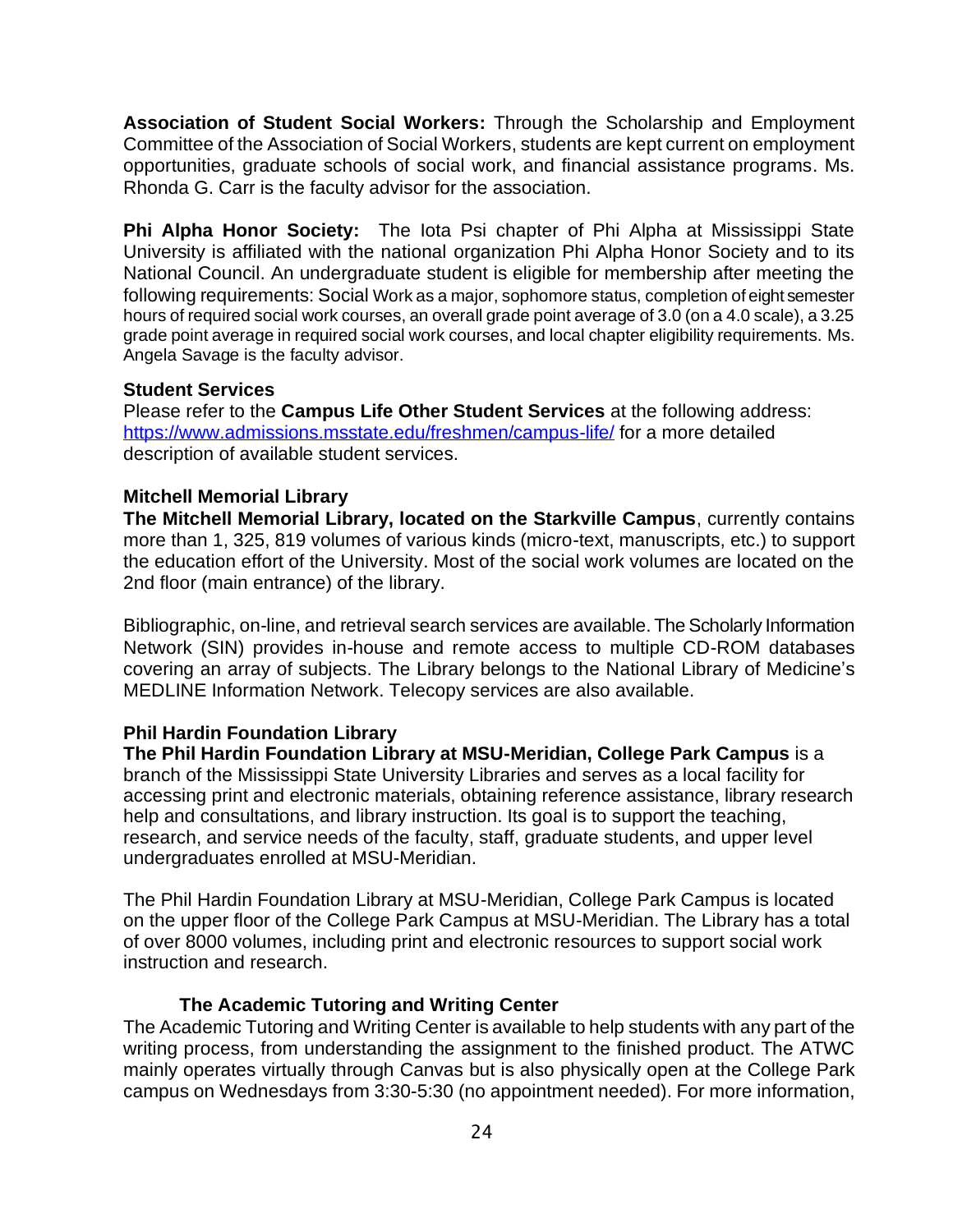contact Leslie Pevey at [atwc@meridian.msstate.edu](mailto:atwc@meridian.msstate.edu) or at (601) 484-0248 on Wednesdays during physical ATWC hours

# **Student Support Services**

Students with disabilities, according to Section 504 of the Rehabilitation Act of 1971 and the Americans with Disabilities Act should see the Director of Student Services, and Financial Aid to make arrangements for specific needs.

Students who need academic accommodations based on a disability should visit the Student Support Services located on the upper level of the College Park campus before any class assignments are due. Contact Ms. Amy Smith for help in this area: Phone: 601-484-0234. See: [http://www.meridian.msstate.edu/student-services.](http://www.meridian.msstate.edu/student-services)

# **Student Mentor Program**

Though the Association of Student Social Workers, senior level social work students serve as mentors to new students. The mentor role includes assisting students in adapting to the University and to the demands of the Social Work Program.

# **Greater Meridian Health Clinic**

This clinic provides primary ambulatory health care, dental care, pharmacy services for clinic patients, and a full range of medical services.

# **Weems Community Mental Health Center**

Mental health services are available for persons of every age and varying problems through Weems Community Mental Center, which maintains offices in all counties in the MSU-Meridian service area.

# **Social Work Faculty Study Skill Sessions**

Social work faculty offers study skill sessions weekly. Students have the opportunity to enhance and improve their professional development through individual contact with the faculty. Selected senior social work majors also contribute by interacting on a one-to-one basis in working with students who are in academic difficulty.

# **Financial Aid**

The primary sources of financial aid at Mississippi State University are federal sources and University sources. Please contact the Student Service/Financial Aid Officer at 601- 484-0134 for a more detailed listing and procedures to secure financial aid. Sources include:

Federal Pell Grants Federal College Work-Study Federal Supplemental Educational Opportunity Grants Federal (Perkins) Student Loans Mississippi Guaranteed Student Loans Mississippi Tuition Assistance Grant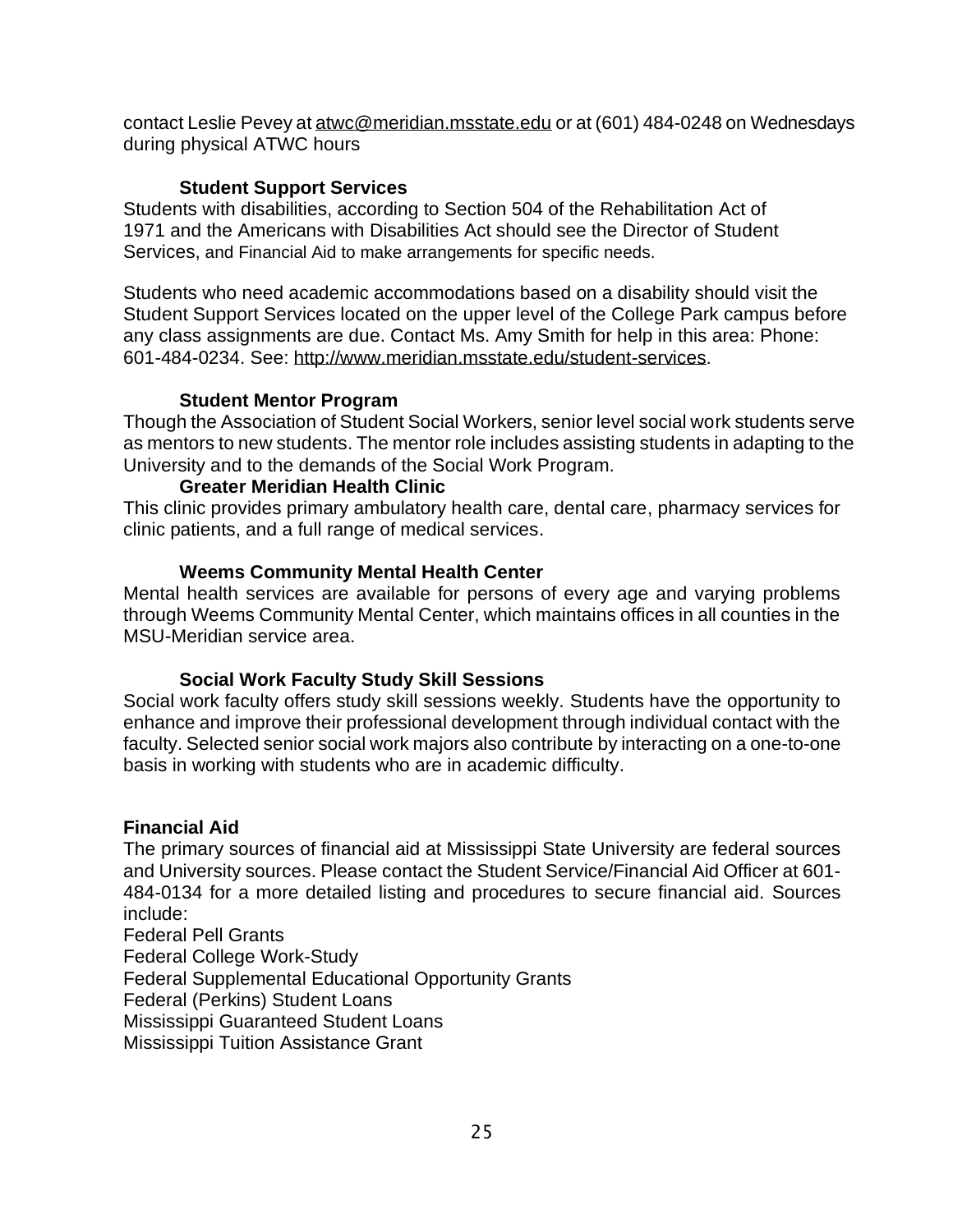## **Institutional sources include:**

Academic Scholarships Regional Scholarships University Scholarships

Emergency Short-Term Loans Middle-Income Loans

## **College of Arts and Sciences Scholarships and Memorials**

<span id="page-25-0"></span>The Henry Daum Scholarship is awarded each year to a full-time social work major.

# **General Information**

**Identification Cards**

The student identification (ID) card issued during registration is often required for attending professional conferences to ensure a complimentary or reduced rate. The card is utilized in many University activities.

## **Books**

Textbooks are purchased via the internet through the Mississippi State University/Barnes and Nobles Bookstore. Students are strongly encouraged to begin building an individual social work library. Required texts in one course may be used as supplemental texts in subsequent social work courses. The texts are also good referral sources for use in the field practicum and in preparation for the social work licensing examination.

## **Minor in Social Work**

The Social Work Program at Mississippi State University does *not* offer a minor. Some lower level social work courses are open to any MSU student interested in learning more about social work and social welfare. CSWE and the states of Alabama and Mississippi do not accept a minor as preparation for entry-level social work practice.

## **Cellular Telephones/Pagers**

The ringing of communication devices is intrusive and disruptive during classroom activities. If you carry a cellular telephone or pager, please ensure that it is *turned off* when you enter the classroom. There may be special circumstances in which it is imperative that you be contacted; please notify the instructor of this before class so arrangements may be made. Work-related activities are **not** considered special circumstances.

## **Social Work Licensure**

Social work students are eligible to take the scheduled licensing examination during their last semester of course work if their course load does not exceed fifteen (15) semester hours. The Social Work Program offers an exam review workshop for social work students and graduates prior to the licensure examination. A complete guide of licensing policies and procedures is available through;

> <span id="page-25-1"></span>Mississippi Board of Examiners for Social Workers and Marriage & Family Therapists P. O. Box 4508 Jackson, MS 39236-4508 Telephone: (601) 987-6806 www.msboeswmft.com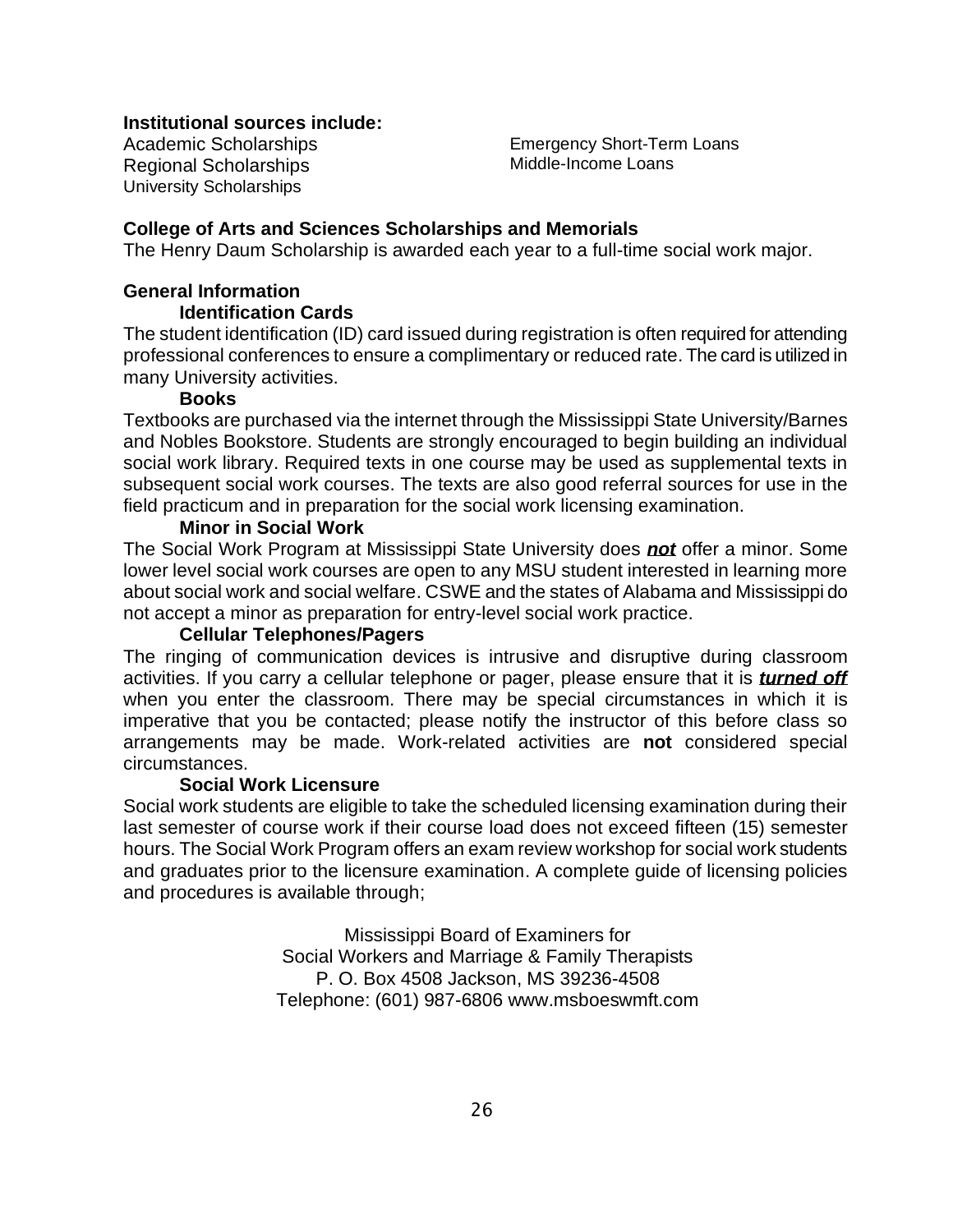## **Social Work Faculty**

The Social Work faculty at Mississippi State University demonstrate/offer a wide array of professional social work practice experiences. All faculty members meet the requirements of an M.S.W. from a CSWE-accredited School of Social Work and have numerous years of post-M.S.W. practice experience.

## **Rhonda G. Carr, MSW, LCSW, ACSW**

Ms. Carr was appointed Program Director in 2012 (formally, Director of Field Education). She has twenty-eight years of academic experience and thirty-eight years post-MSW practice in health care and mental health. She is the instructor for Introduction to Social Work, Social Welfare Policy I, Social Welfare Policy II, and Child Welfare Services.

## **Angela Savage, DSW, MSW, LMSW**

Dr. Savage serves as Director of Field Education, effective summer 2012. She has seven years of academic experience as Field Instructor and nine years post-MSW practice in the area of mental health. She is the instructor for, Field Practicum and Seminar, Social Work Practice I and II, Social Work with Community and Organizations, and Senior Seminar.

## **Marian Swindell, Ph. D. MSW**

Dr. Swindell joined the faculty in the summer of 2000. She has nineteen years of academic experience and twenty-five years post-MSW practice in the area of health care and children and family services. She is the instructor for At-Risk Populations, HBSE I, HBSE II, and Research Methods in Social Work.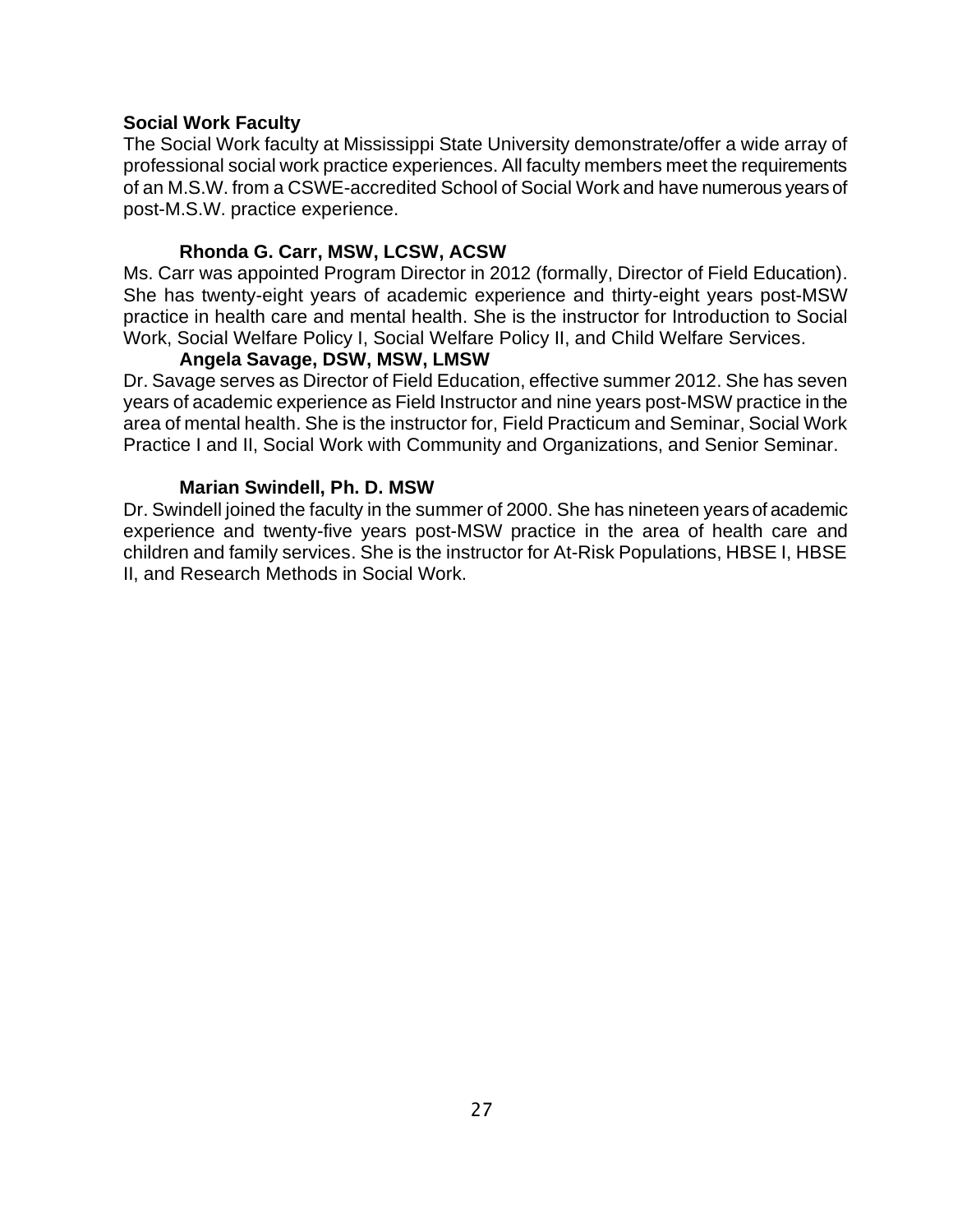# **Mississippi State University-Meridian Social Work Program**

# **Form D: Authorization for Background Check**

**To:** Alabama/Mississippi State and Local Law Enforcement Agency

**From:** Rhonda G. Carr, Program Director Mississippi State University-Meridian Social Work Program 1000 Hwy 19 North Meridian, MS 39307 601-484-0146

## **MSU Student ID #:**  $\blacksquare$

(Print) Full Name (list maiden name & any aliases)

I, Rhonda G. Carr, Program Director of Mississippi State University-Meridian Social Work Program, am requesting a background screening with: Law enforcement, the Child Abuse Central Registry, the Sex Offender Registries, previous employers, and any other persons to determine the suitability of the above-named student in working with children and families. This request is a part of the admission application process for the Mississippi State University-Meridian Campus Social Work Program and Field Practicum. This information will only be used for purposes as stated and will not be redisseminated to other persons.

\_\_\_\_\_\_\_\_\_\_\_\_\_\_\_\_\_\_\_\_\_\_\_\_\_\_\_\_\_\_\_\_\_\_\_\_\_\_\_\_\_\_\_\_\_\_\_\_\_\_\_\_\_\_\_\_\_\_\_\_\_\_\_\_\_\_

*By signing this form, the above-named student gives Mississippi State University Meridian Campus Social Work Program permission to conduct a background screening with law enforcement, the Child Abuse Central Registry, the Sex Offender Registries, previous employers, and any other persons to determine my suitability in working with children and families. I understand that this information will be used for purposes as stated and will not be re-disseminated to other persons.*

Student Signature:

Date: \_\_\_\_\_\_\_\_\_\_\_\_\_\_\_\_\_\_\_\_\_\_\_\_\_\_\_\_\_\_\_\_\_\_\_\_

*Revised 01/06/2020*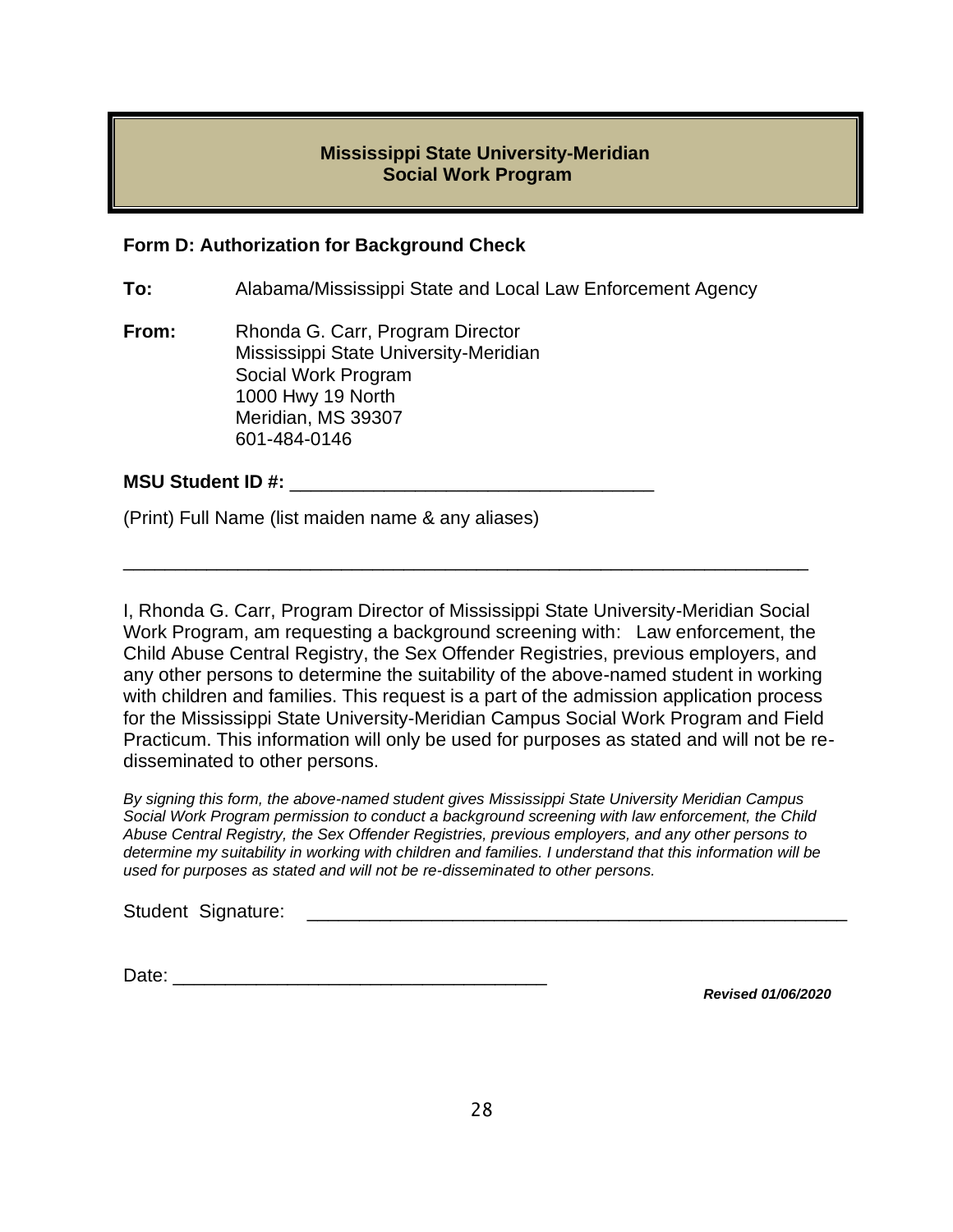# **Mississippi State University-Meridian Social Work Program**

#### **Student Handbook**

I, \_\_\_\_\_\_\_\_\_\_\_\_\_\_\_\_\_\_\_\_\_\_\_\_\_\_\_\_\_\_\_\_\_\_\_\_\_\_\_\_\_\_\_ received a copy of the Student Handbook for the Social Work Program at the Mississippi State University, Meridian Campus. I understand that it is my responsibility to read and abide by the policies within the handbook. I also understand that it is my responsibility to discuss with my advisor questions and concerns about the material contained in the handbook.

I hereby affirm and agree that I will abide by the *Code of Ethics* of the National Association of Social Workers. I further understand that any violations including plagiarism, lying, or deception will be grounds for dismissal from the Social Work Program at Mississippi State University, Meridian Campus, and/or the University.

I hereby affirm and agree to develop the appropriate interpersonal skills necessary for effective and ethical social work practice as evaluated and judged by the program.

Signature Date

\_\_\_\_\_\_\_\_\_\_\_\_\_\_\_\_\_\_\_\_\_\_\_\_\_\_\_\_\_\_\_\_\_\_ MSU Student ID #

*Revised January 6, 2020*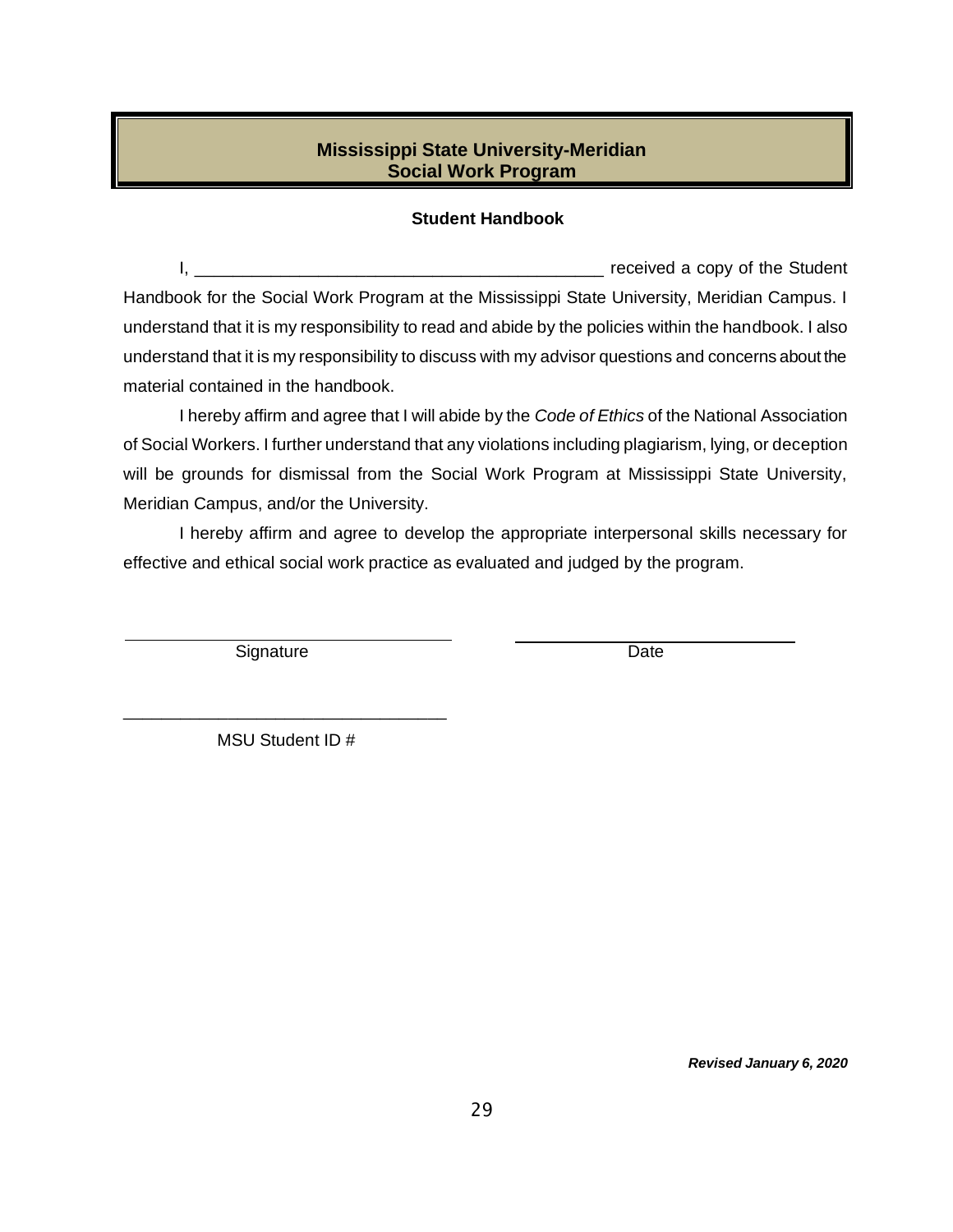# **Council on Social Work Education --- Social Work Competencies (2015)**

The nine Social Work Competencies are listed below. Each competency describes the knowledge, values, skills, and cognitive and affective processes that comprise the competency at the generalist level of practice, followed by a set of behaviors that integrate these components. These behaviors represent observable components of the competencies, while the preceding statements represent the underlying content and processes that inform the behaviors.

# **Competency 1–Demonstrate Ethical and Professional Behavior**

Social workers understand the value base of the profession and its ethical standards, as well as relevant laws and regulations that may impact practice at the micro, mezzo, and macro levels. Social workers understand frameworks of ethical decision-making and how to apply principles of critical thinking to those frameworks in practice, research, and policy arenas. Social workers recognize personal values and the distinction between personal and professional values. They also understand how their personal experiences and affective reactions influence their professional judgment and behavior. Social workers understand the profession's history, its mission, and the roles and responsibilities of the profession. Social Workers also understand the role of other professions when engaged in interprofessional teams. Social workers recognize the importance of life-long learning and are committed to continually updating their skills to ensure they are relevant and effective. Social workers also understand emerging forms of technology and the ethical use of technology in social work practice.

# **Social Workers:**

- make ethical decisions by applying the standards of the NASW Code of Ethics, relevant laws and regulations, models for ethical decision-making, ethical conduct of research, and additional codes of ethics as appropriate to context;
- use reflection and self-regulation to manage personal values and maintain professionalism in practice situations;
- demonstrate professional demeanor in behavior; appearance; and oral, written, and electronic communication;
- use technology ethically and appropriately to facilitate practice outcomes; and
- use supervision and consultation to guide professional judgment and behavior.

# **Competency 2 –Engage Diversity and Difference in Practice**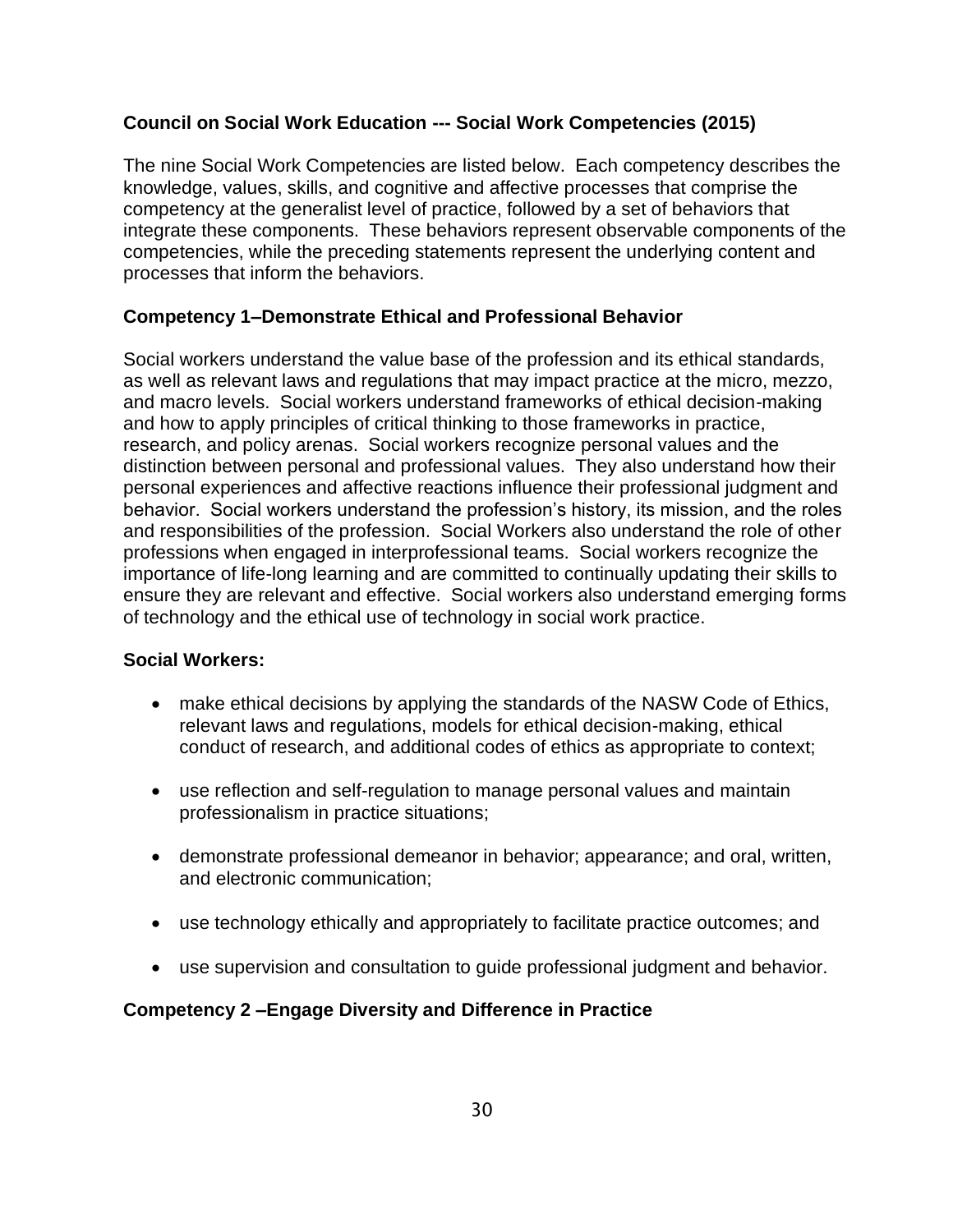Social workers understand how diversity and difference characterize and shape the human experience and are critical to the formation of identity. The dimensions of diversity are understood as the intersectionality of multiple factors including but not limited to age, class, color, culture, disability and ability, ethnicity, gender, gender identity and expression, immigration status, marital status, political ideology, race, religion/spirituality, sex, sexual orientation, and tribal sovereign status. Social workers understand that, as a consequence of difference, a person's life experiences may include oppression, poverty, marginalization, and alienation as well as privilege, power, and acclaim. Social workers also understand the forms and mechanisms of oppression and discrimination and recognize the extent to which a culture's structures and values, including social, economic, political, and cultural exclusions, may oppress, marginalize, alienate, or create privilege and power.

# **Social Workers:**

- apply and communicate understanding of the importance of diversity and difference in shaping life experiences in practice at the micro, mezzo, and macro levels;
- present themselves as learners and engage clients and constituencies as experts of their own experiences; and
- apply self-awareness and self-regulation to manage the influence of personal biases and values in working with diverse clients and constituencies.

# **Competency 3 –Advance Human Rights and Social, Economic, and Environmental Justice**

Social workers understand that every person regardless of position in society has fundamental human rights such as freedom, safety, privacy, an adequate standard of living, health care, and education. Social workers understand the global interconnections of oppression and human rights violations and are knowledgeable about theories of human need and social justice and strategies to promote social and economic justice and human rights. Social workers understand strategies designed to eliminate oppressive structural barriers to ensure that social goods, rights, and responsibilities are distributed equitably, and that civil, political, environmental, economic, social, and cultural human rights are protected.

## **Social Workers:**

• apply their understanding of social, economic, and environmental justice to advocate for human rights at the individual and system levels; and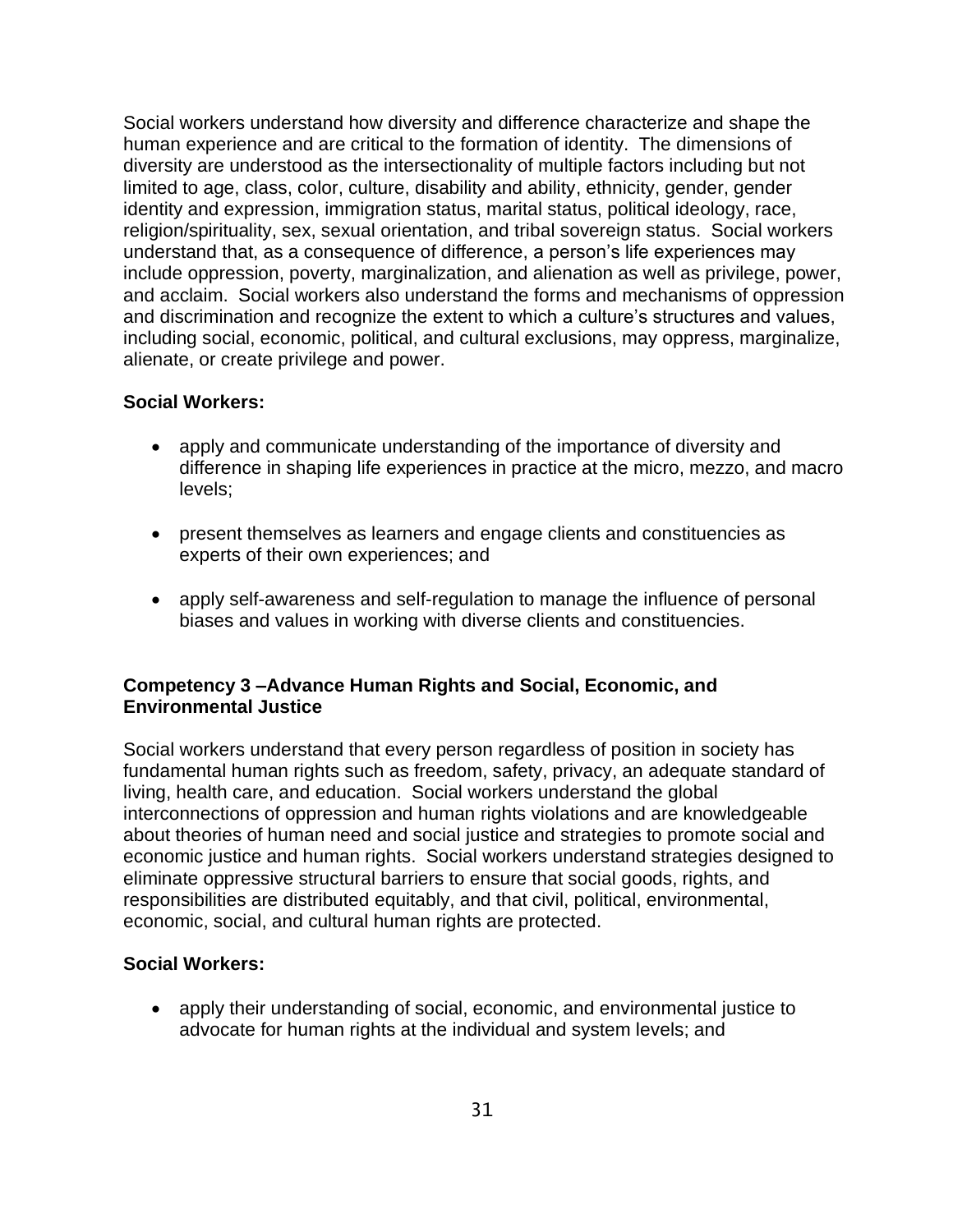• engage in practices that advance social, economic, and environmental justice.

# **Competency 4 –Engage In Practice-informed Research and Research-informed Practice**

Social workers understand quantitative and qualitative research methods and their respective roles in advancing a science of social work and in evaluating their practice. Social workers know the principles of logic, scientific inquiry, and culturally informed and ethical approaches to building knowledge. Social workers understand that evidence that informs practice derives from multi-disciplinary sources and multiple ways of knowing. They also understand the processes for translating research findings into effective practice.

# **Social Workers:**

- use practice experience and theory to inform scientific inquiry and research;
- apply critical thinking to engage in analysis of quantitative and qualitative research methods and research findings; and
- use and translate research evidence to inform and improve practice, policy, and service delivery.

# **Competency 5 –Engage in Policy Practice**

Social workers understand that human rights and social justice, as well as social welfare and services, are mediated by policy and its implementation at the federal, state, and local levels.

Social workers understand the history and current structures of social policies and services, the role of policy in service delivery, and the role of practice in policy development. Social workers understand their role in policy development and implementation within their practice settings at the micro, mezzo, and macro levels and they actively engage in policy practice to effect change within those settings. Social workers recognize and understand the historical, social, cultural, economic, organizational, environmental, and global influences that affect social policy. They are also knowledgeable about policy formulation, analysis, implementation, and evaluation.

# **Social Workers:**

- Identify social policy at the local, state, and federal level that impacts well-being, service delivery, and access to social services;
- assess how social welfare and economic policies impact the delivery of and access to social services;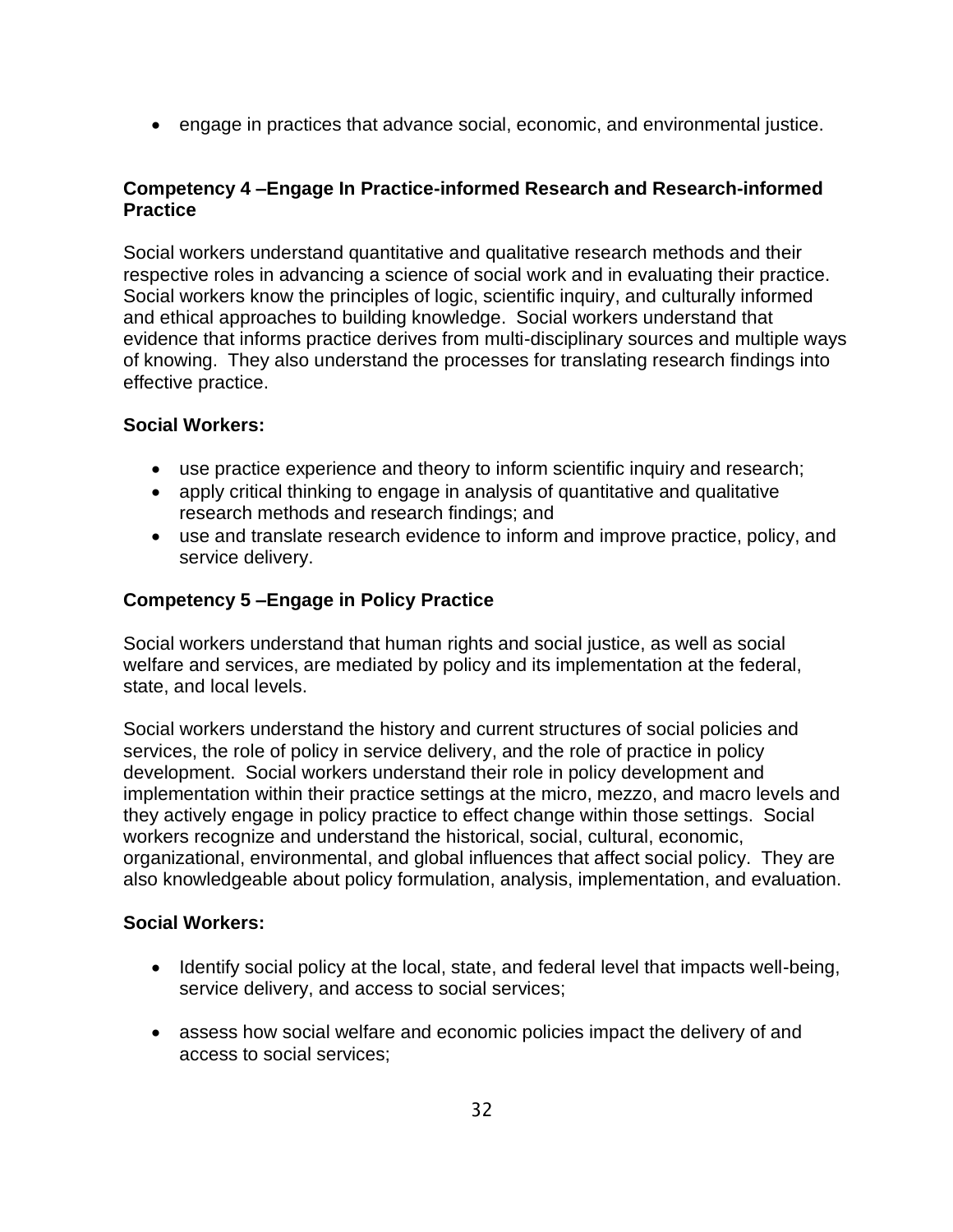• apply critical thinking to analyze, formulate, and advocate for policies that advance human rights and social, economic, and environmental justice.

# **Competency 6 –Engage with Individuals, Families, Groups, Organizations, and Communities**

Social workers understand that engagement is an ongoing component of the dynamic and interactive process of social work practice with, and on behalf of, diverse individuals, families, groups, organizations, and communities.

Social workers value the importance of human relationships. Social workers understand theories of human behavior and the social environment, and critically evaluate and apply this knowledge to facilitate engagement with clients and constituencies, including individuals, families, groups, organizations, and communities. Social workers understand strategies to engage diverse clients and constituencies to advance practice effectiveness. Social workers understand how their personal experiences and affective reactions may impact their ability to effectively engage with diverse clients and constituencies. Social workers value principles of relationship-building and interprofessional collaboration to facilitate engagement with clients, constituencies, and other professionals as appropriate. **Social Workers:** 

- apply knowledge of human behavior and the social environment, person-inenvironment, and other multidisciplinary theoretical frameworks to engage with clients and constituencies; and
- use empathy, reflection, and interpersonal skills to effectively engage diverse clients and constituencies.

# **Competency 7 Assess Individuals, Families, Groups, Organizations, and Communities**

Social workers understand that assessment is an ongoing component of the dynamic and interactive process of social work practice with, and on behalf of, diverse individuals, families, groups, organizations, and communities. Social workers understand theories of human behavior and the social environment, and critically evaluate and apply this knowledge in the assessment of diverse clients and constituencies, including individuals, families, groups, organizations, and communities.

Social workers understand methods of assessment with diverse clients and constituencies to advance practice effectiveness. Social workers recognize the implications of the larger practice context in the assessment process and value the importance of interprofessional collaboration in this process. Social workers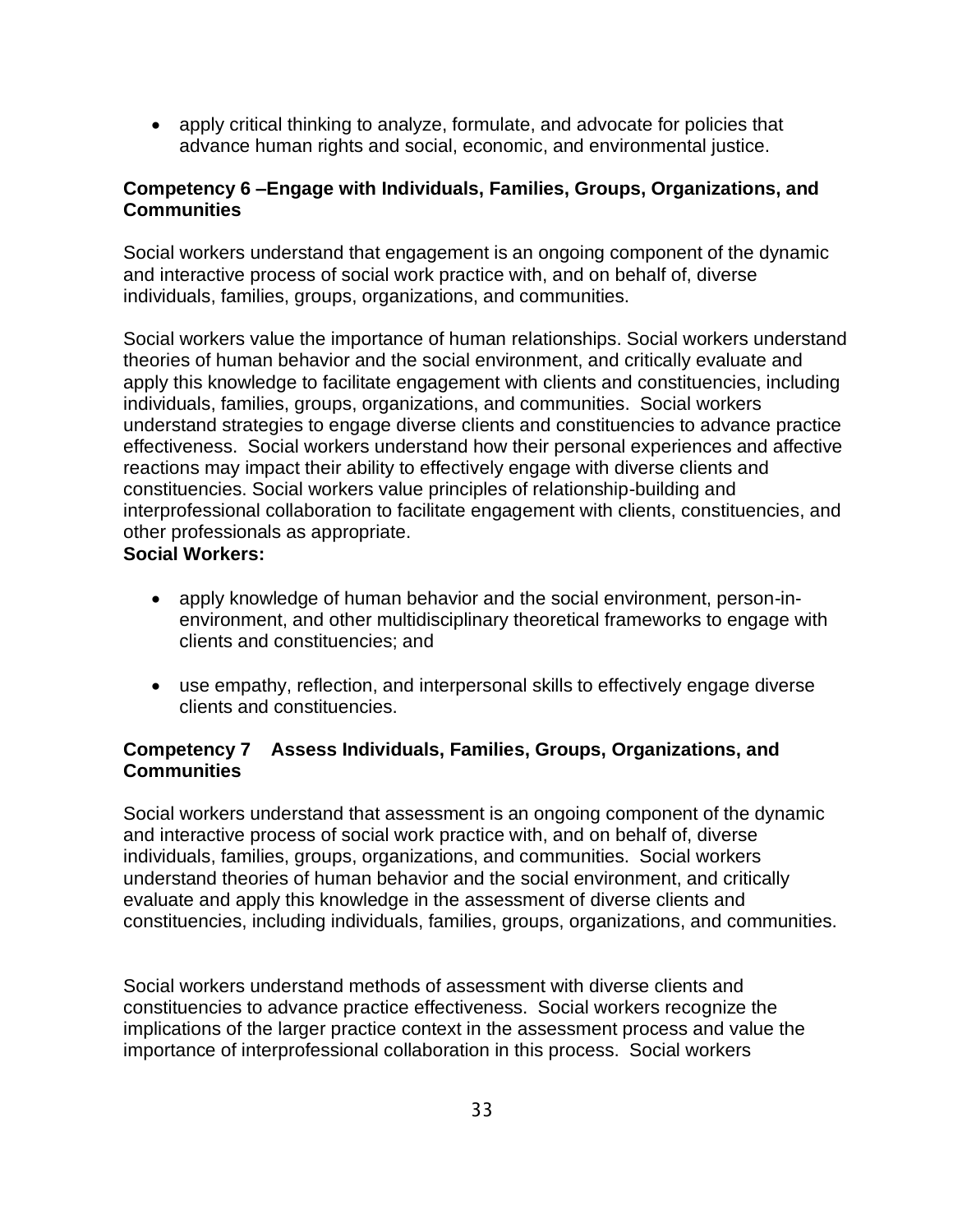understand how their personal experiences and affective reactions may affect their assessment and decision-making.

# **Social Workers:**

- collect and organize data, and apply critical thinking to interpret information from clients and constituencies;
- apply knowledge of human behavior and the social environment, person-inenvironment, and other multidisciplinary theoretical frameworks in the analysis of assessment data from clients and constituencies;
- develop mutually agreed-on intervention goals and objectives based on the critical assessment of strengths, needs, and challenges within clients and constituencies; and
- select appropriate intervention strategies based on the assessment, research knowledge, and values and preferences of clients and constituencies.

# **Competency 8 –Intervene with Individuals, Families, Groups, Organizations, and Communities**

Social workers understand that intervention is an ongoing component of the dynamic and interactive process of social work practice with, and on behalf of, diverse individuals, families, groups, organizations, and communities. Social workers are knowledgeable about evidence informed interventions to achieve the goals of clients and constituencies, including individuals, families, groups, organizations, and communities. Social workers understand theories of human behavior and the social environment, and critically evaluate and apply this knowledge to effectively intervene with clients and constituencies. Social workers understand methods of identifying, analyzing and implementing evidence-informed interventions to achieve client and constituency goals. Social workers value the importance of interprofessional teamwork and communication in interventions, recognizing that beneficial outcomes may require interdisciplinary, interprofessional, and interorganizational collaboration.

# **Social Workers:**

- critically choose and implement interventions to achieve practice goals and enhance capacities of clients and constituencies;
- apply knowledge of human behavior and the social environment, person-inenvironment, and other multidisciplinary theoretical frameworks in interventions with clients and constituencies:
- use inter-professional collaboration as appropriate to achieve beneficial practice outcomes;